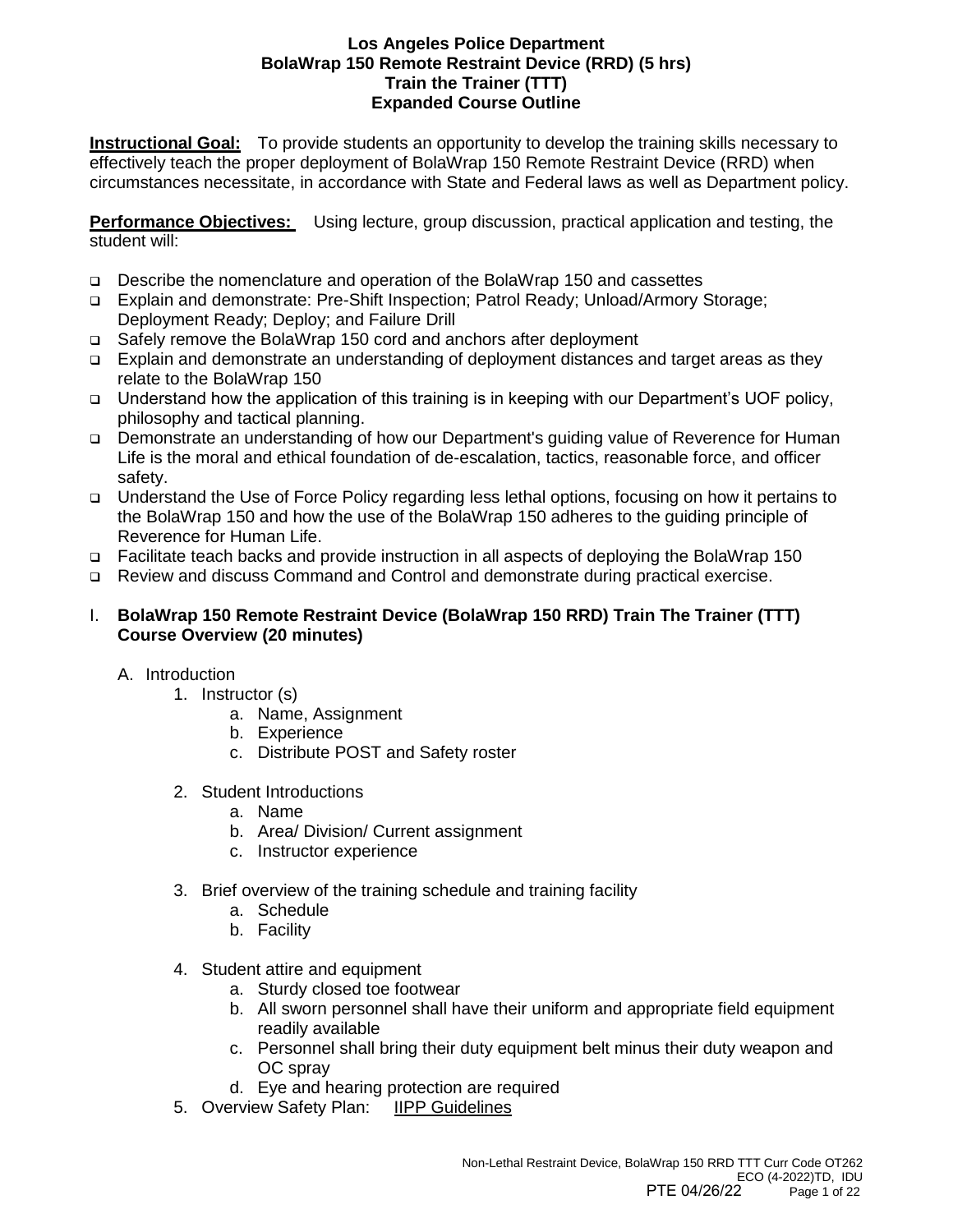- a. Instructor/Student Ratios: Static Drills 1:5
- b. These safety guidelines apply to all training given by the Department. These guidelines are to ensure that staff and participants are aware of potentially hazardous situations and how to avoid them.
- c. These guidelines will be discussed and distributed to each student, instructor and coordinator to ensure they are followed.
- d. Anyone participating in the training, whether student, observer, or instructor, has the authority to "STOP" the exercise if they observe an unsafe act or condition that may cause imminent injury or death and/or damage to the facilities.
- e. Protective eyewear and ear protection (American National Standards Institute (ANSI) approved) shall be worn if blanks or live-fire rounds are used during a practical application or during any demonstration using the same.
- 6. Students shall immediately notify an instructor(s) or the training staff of any injury sustained during training, and use the following steps in the event of a serious injury;
	- a. Render first aid and obtain appropriate medical assistance. Notify the Fire Department rescue ambulance via telephone, cellular phone, or police radio. Give specific directions to the location of the incident.
	- b. In case of a serious injury, all IIPP notifications and protocol shall be followed.
	- c. At each training location, there is a notebook located in the training unit's office also containing the emergency plan that is in place.
	- d. The Supervisor will ensure that the necessary Worker Compensation forms (5020, DWC-1) and other reports (Employee Notification Form / 15.7) are completed in a timely manner.
	- e. Transport to the local hospital for a major injury.
	- f. Facility Information
	- Location**:** Davis Training Facility 12001 Blucher Ave Granada Hills, CA 91344 (818) 832-3740
	- Contact Person**:** Carl Casey 12001 Blucher Ave Granada Hills, CA 91344 (818) 832-3740
	- Local Hospital**:** Providence Holy Cross Medical Center 15031 Rinaldi Street Mission Hills, CA 91345 Tel. # (818) 365-8051
- B. **DISTRIBUTE HANDOUTS:** Current Use of Force Directive for BolaWrap 150 RRD, Current version of Department Use of Force Policy
- C. Brief overview of goals and objectives
	- 1. Understand Use of Force guidelines and provide pertinent updates relevant to the deployment of the BolaWrap 150 RRD.
	- 2. Understand and explain the difference between Less-Lethal and Non-Lethal device classification.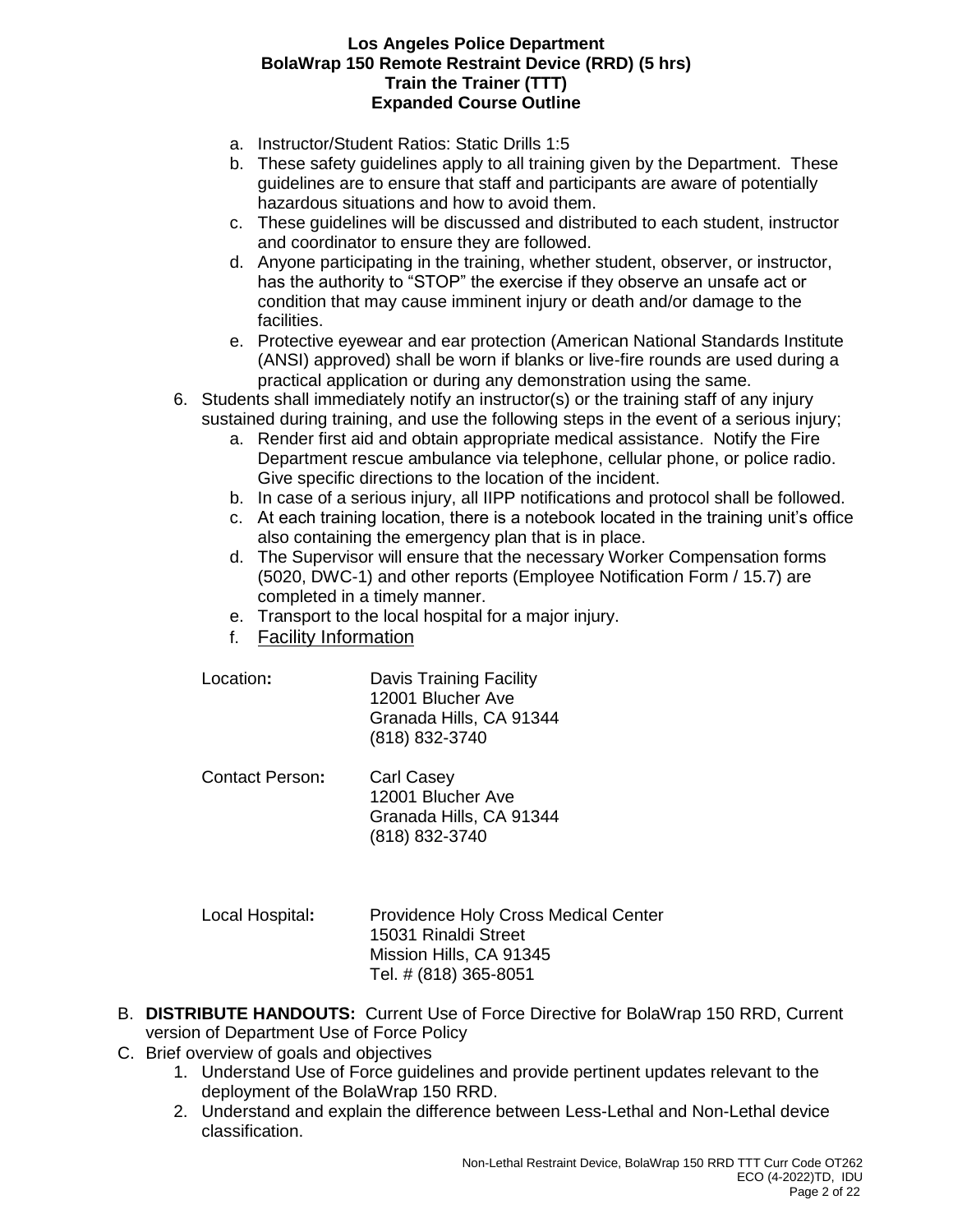- 3. Instruct students in the safe handling, manipulation and deployment of the BolaWrap 150 RRD.
	- a. The student will describe the nomenclature and operation of the BolaWrap 150 RRD and cassettes.
	- b. The student will explain and demonstrate: Pre-Shift Inspections; Patrol Ready; Unload/Armory Ready; Deployment Ready; Deployment; and Failure Drill.
	- c. The student will safely manipulate the BolaWrap 150 RRD and deploy multiple cassettes on a dummy target.
	- d. The student will communicate with partner officers during training to ensure readiness and avoid a potential contagious fire situation.
	- e. The student will safely remove the BolaWrap 150 RRD cord and anchors.
	- f. The student will demonstrate an understanding of the designated target areas relating to the BolaWrap 150 RRD.
	- g. A serious violation of any safety rule is grounds for immediate removal from the class.
- D. Instructor Requirements
	- 1. Each student is required to complete a written test with a minimum passing score of 100%.
	- 2. Each student will conduct a teach back based on relevant topics.
	- 3. Each student must deploy (5) live cassettes during practical application training scenarios.
	- 4. Each student must demonstrate proficiency while safely manipulating the BolaWrap 150 RRD and deploy it in a manner consistent with current Department policies and guidelines.
- E. *SAFETY BRIEFING (Overview Safety Plan: IIPP Guidelines)* **(10 Minutes)**
	- 1. These safety guidelines apply to all training given by the Department. These guidelines are to ensure that staff and participants are aware of potentially hazardous situations and how to avoid them.
	- 2. These guidelines will be discussed and distributed to each student, instructor and coordinator to ensure they are followed.
	- 3. At each training location, there is a notebook located in the training unit's office also containing the emergency plan that is in place.
	- 4. Students shall immediately notify an instructor(s) or the training staff of any injury sustained during training
	- 5. In case of a serious injury, all IIPP notifications and protocols shall be followed.
	- 6. The Supervisor will ensure that the necessary Worker Compensation forms (PDAS-43) and other reports (Employee Notification Form / 15.7) are completed in a timely manner.
- F. General Safety Guidelines
	- 1. Firearms Definition
		- a. The BolaWrap 150 RRD is defined as a firearm under 26 U.S.C. §5845(e)
		- b. For the purposes of the National Firearms Act, the term "Any Other Weapon means: Any weapon or device capable of being concealed on the person from which a shot can be discharged through the energy of an explosive.
		- c. 18 U.S. Code §921- Definitions (3) The term "firearm" means (A) any weapon (including a starter gun) which will or is designed to or may readily be converted to expel a projectile by the action of an explosive.
	- 2. The BolaWrap 150 RRD can cause injury if not handled properly
		- a. Always handle a BolaWrap 150 RRD as if loaded.
		- b. Never point device at another person, unless instructed to in training, or if deploying device in the field.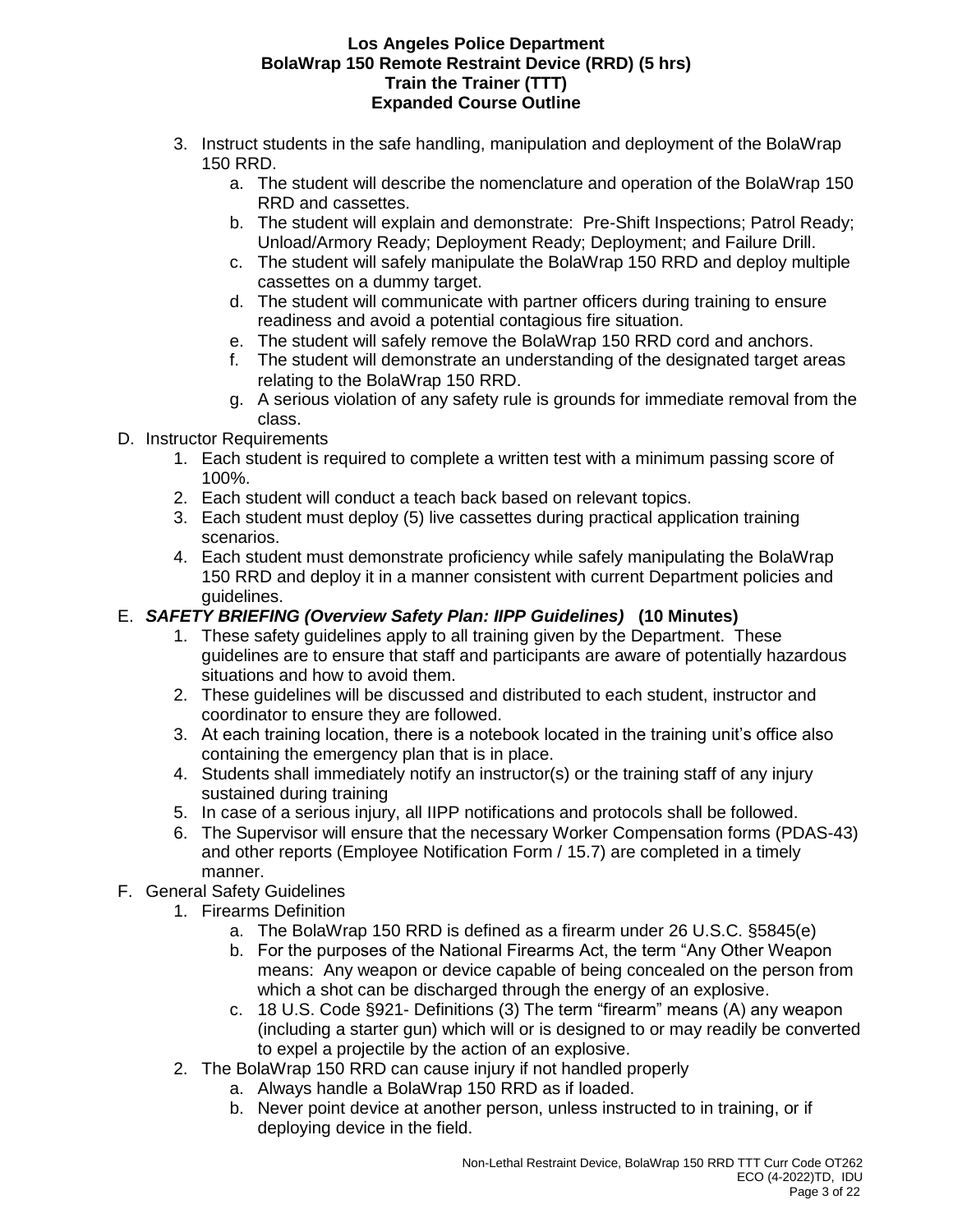- c. Keep finger off activation button until ready to deploy.
- d. Be aware of area around and beyond target.
- e. Avoid shining laser into anyone's eyes.
- f. Only target recommended target zones.
- 3. General Safety Rules
	- a. No firearms during practical exercises.
	- b. Every person is a safety officer and will immediately report any unsafe conditions by shouting "STOP."
	- c. Eye and ear protection will be worn by every participant and observer during cassette deployments.
	- d. The BolaWrap 150 RRD will remain off and unloaded unless instructor directs students to load and turn power on when necessary, during training exercises.
	- e. Never point the green laser sight at a person's eyes or permanent ocular damage may be sustained.
	- f. Identify location of medical/trauma kit.
- 4. Auditory Safety
	- a. Hearing test with BolaWrap 150 RRD conducted by Dr. Ashley G. Anderson Jr., MD, MS, Medical Director, City of Madison, WI Police Department
	- b. Decibel level at ear is 158-162 decibels
	- c. Safe level for deploying device outdoors up to ten times per year without hearing protection and will not experience any hearing loss or damage.

### II. **Use of Force Review (60 minutes)**

Purpose: To discuss use of force considerations, policy, legal issues, moral and ethical dilemmas to include De-Escalation and Reverence for Human Life.

**Procedures:** Large group discussion

- A. Reverence for Human Life<sup>1</sup>
	- 1. In Preamble for Use of Force Policy
	- 2. Why?

 $\overline{a}$ 

3. How does this play into our decisions when using force?

## B. **California Penal Code section 835(a)**

- 1. Updated pursuant to Assembly Bill 392 that was signed into law on August 19, 2019, and effective as of January 1, 2020.
- 2. Any peace officer who has reasonable cause to believe that the person to be arrested has committed a public offense may use objectively reasonable force to:
	- a. Effect the arrest
	- b. Prevent escape
	- c. Overcome resistance
- 3. The authority to use physical force, conferred on peace officers by this section, is a serious responsibility that shall be exercised judiciously and with respect for human rights and dignity and for the sanctity of every human life.
- 4. A peace officer who makes or attempts to make an arrest *need not retreat or desist from their efforts by reason of the resistance or threatened resistance* of the person being arrested. *A peace officer shall not be deemed an aggressor or lose the right to self-*

 $1$  Use of Force-Tactics Directive No. 1.2, Use of Force Policy, October 2020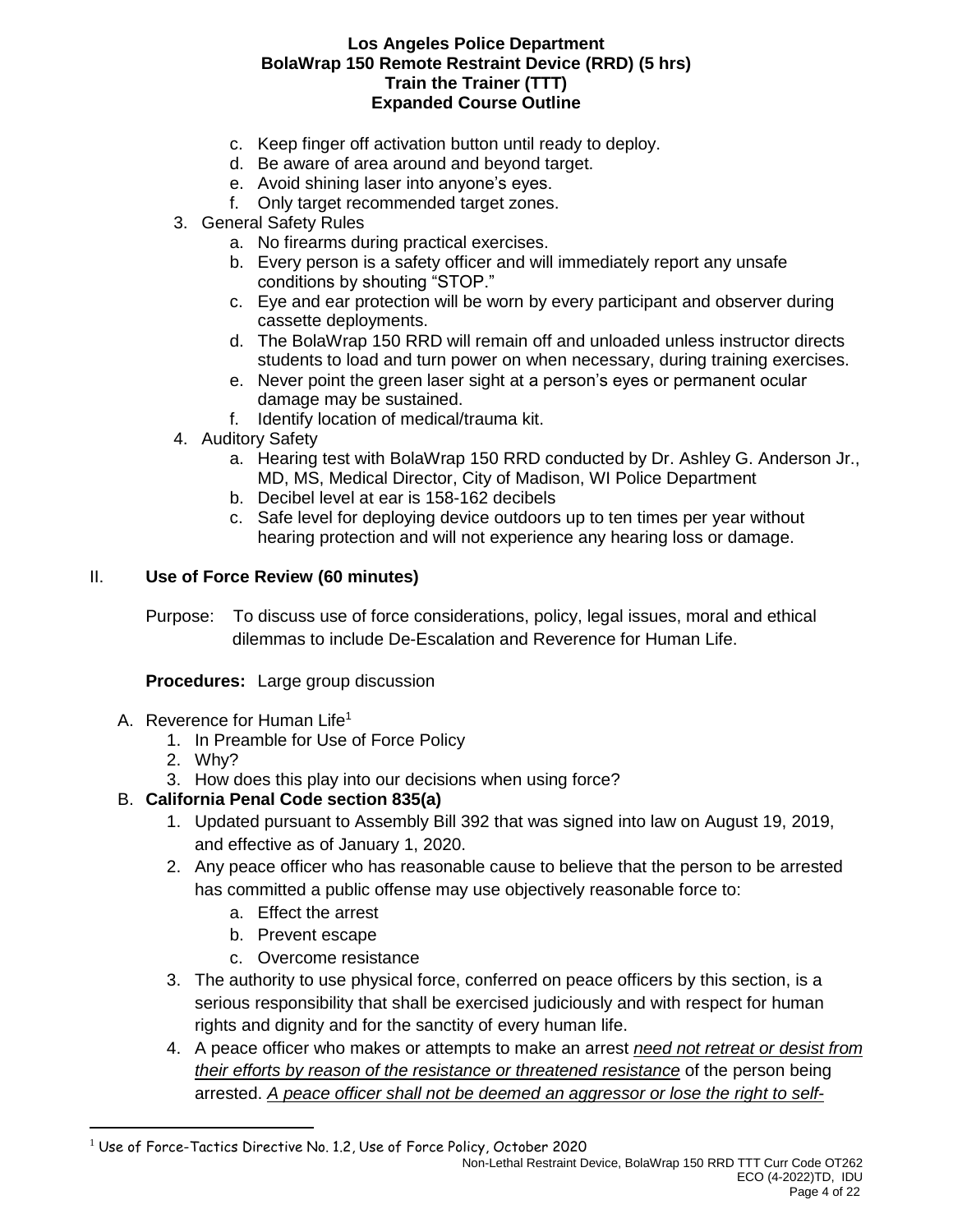*defense by the use of objectively reasonable force* in compliance with subdivisions (b) and (c) to effect the arrest or to prevent escape or to overcome resistance. For the purposes of this subdivision, "retreat" does not mean tactical repositioning or other deescalation tactics.

- C. *Graham v. Connor* **490 U.S. 386 (1989)** affirms the "objectively reasonable" standard and states that the "reasonableness" of a particular use of force must be judged from the perspective of a reasonable officer on the scene, and its calculus must embody an allowance for the fact that police officers are often forced to make split-second decisions about the amount of force necessary in a particular situation.
	- 3. No 20/20 hindsight
	- 4. Based on the totality of facts known at the time
	- 5. Would another officer with similar training and experience, facing similar circumstances act the same way or use similar judgement?
	- 6. Does not have to be the best decision, just a reasonable decision

# D. **LAPD Use of Force Policy<sup>2</sup>**

- 1. Updated October 2020 to reflect changes made to 835(a) PC
- 2. The Department's guiding principle when using force shall be **Reverence for Human Life**.
	- a. In Preamble of Use of Force Policy
	- b. Why?
	- c. How does this play into our decision-making process when using force?
- 3. Reflects Graham v. Connor factors for determining reasonableness
- 4. Identifies factors used to determine Objective Reasonableness consistent with Graham v. Connor
	- a. From the perspective of a reasonable Los Angeles Police Officer with similar training and experience, in the same situation; and
	- b. Based on the facts and circumstances of each particular case. Those factors may include, but are not limited to:
		- The feasibility of using de-escalation tactics, crisis intervention or other alternatives to force;
		- The seriousness of the crime or suspected offense;
		- The level of threat or resistance presented by the subject;
		- Whether the subject was posing an immediate threat to officers or a danger to the community;
		- The potential for injury to citizens, officers or subjects;
		- The risk or apparent attempt by the subject to escape;
		- The conduct of the subject being confronted (as reasonably perceived by the officer at the time);
		- The amount of time and any changing circumstances during which the officer had to determine the type and amount of force that appeared to be reasonable;
		- The availability of other resources;
		- The training and experience of the officer;
		- The proximity or access of weapons to the subject;

 $\overline{a}$ 

 $2$  Department Manual Section 1/556.10, Policy on the Use of Force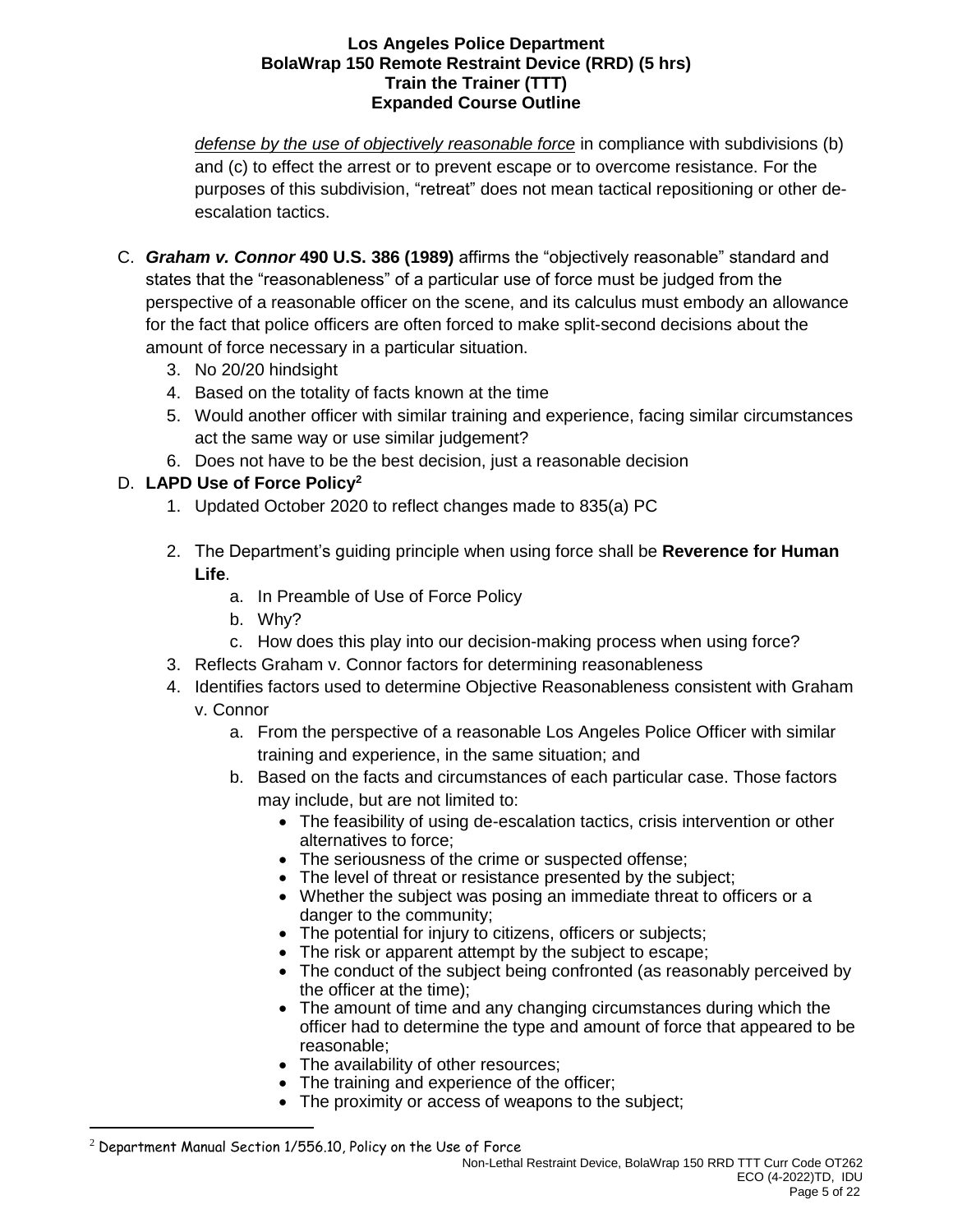- Officer versus subject factors such as age, size, relative strength, skill level, injury/exhaustion and number of officers versus subjects;
- The environmental factors and/or other exigent circumstances; and,
- Whether a person is a member of a vulnerable population.
- 5. **Fair and Unbiased Policing** Officers shall carry out their duties, including use of force, in a manner that is fair and unbiased. Discriminatory conduct on the basis of race, religion, color, ethnicity, national origin, age, gender, gender identity, gender expression, sexual orientation, housing status, or disability while performing any law enforcement activity is prohibited.
- 6. **Proportionality -** Officers may only use a level of force that they reasonably believe is proportional to the seriousness of the suspected offense or the reasonably perceived level of actual or threatened resistance.
- 7. **Requirement to Intercede When Excessive Force is Observed**. An officer shall intercede when present and observing another officer using force that is clearly beyond that which is necessary, as determined by an objectively reasonable officer under the circumstances, taking into account the possibility that other officers may have additional information regarding the threat posed by a subject.
- 8. **Requirement to Report Potential Excessive Force**. An officer who is present and observes another officer using force that the present and observing officer believes to be beyond that which is necessary, as determined by an objectively reasonable officer under the circumstances based upon the totality of information actually known to the officer, shall report such force to a superior officer.
- 9. **Rendering Aid.** After any use of force, officers shall immediately request a rescue ambulance for any person injured. In addition, officers shall promptly provide basic and emergency medical assistance to all members of the community, including victims, witnesses, subjects, suspects, persons in custody, subjects of a use of force and fellow officers.

# E. **Tactical De-Escalation Techniques**<sup>3</sup>

- 1. Guided by the principal of reverence for human life
- 2. The use of techniques to:
	- a. Reduce the intensity of an encounter with a suspect; AND,
	- b. Enable an officer to have additional options to gain voluntary compliance; OR,
	- c. Mitigate the need to use a higher level of force
	- d. All while maintaining control of the situation
- 3. Tactical de-escalation **DOES NOT** require that an officer compromise their safety or increase the risk of physical harm to the public.
- 4. Tactical de-escalation techniques should only be used when it is safe and prudent to do so.
	- ➢ **P**lanning
	- ➢ **A**ssessment
	- ➢ **T**ime

 $\overline{a}$ 

- ➢ **R**edeployment and/or Containment
- ➢ **O**ther Resources

<sup>3</sup> LAPD Use of Force-Tactics Directive No. 16, Tactical De-Escalation Techniques, October 2016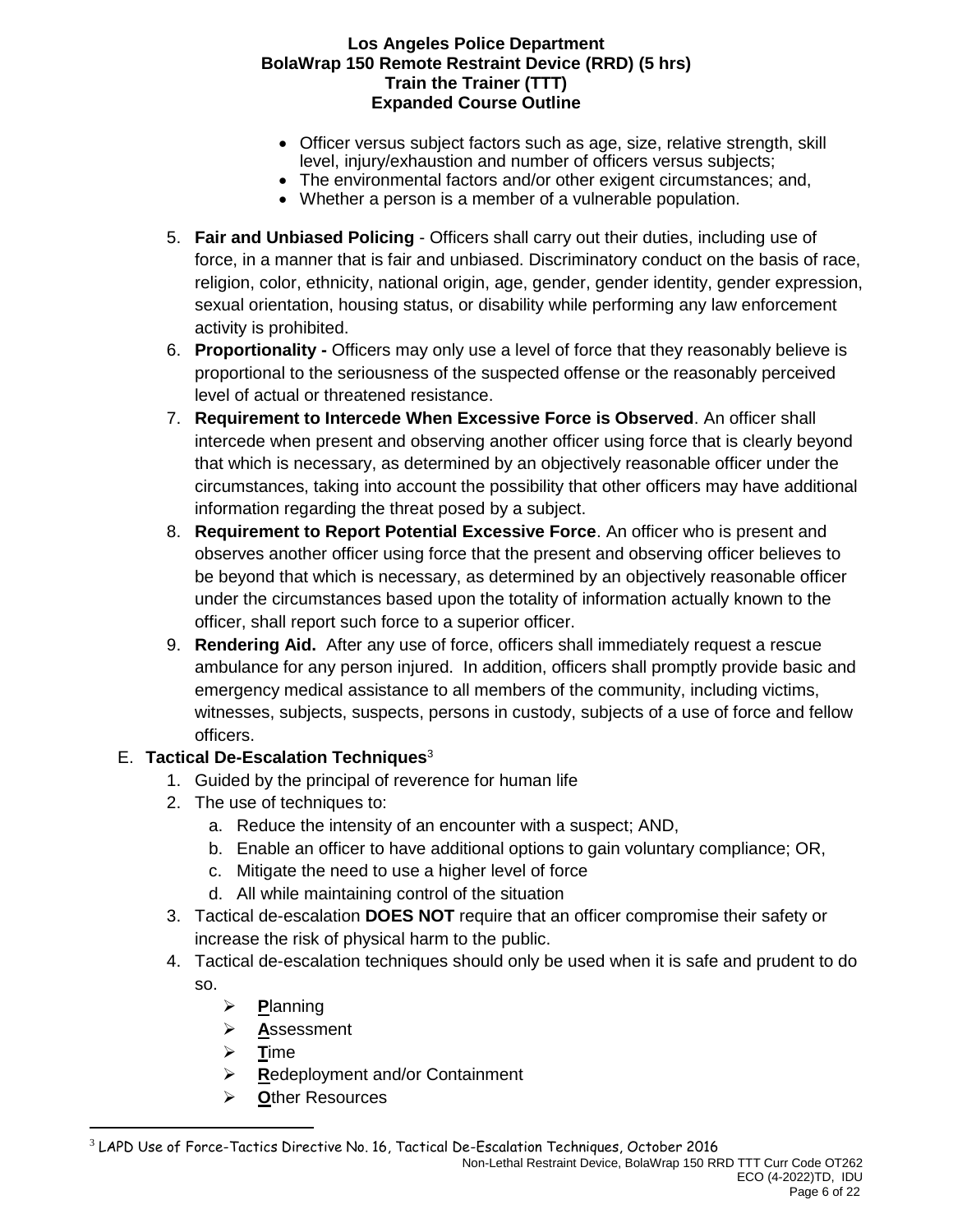➢ **L**ines of Communication

# F. **Command and Control<sup>4</sup>**

- 1. The use of active leadership to direct others while using available resources to coordinate a response, accomplish tasks and minimize risk.
- 2. Initial responsibility to begin the process to develop a plan of action falls upon the senior officer, or any officer on-scene who has gained sufficient situational awareness.
- 3. Ensure reasonable numbers of Designated Cover Officers (DCO) for both lethal and less-lethal cover.
- 4. Reduce over-response or over-deployment to specific duties and responsibilities.
- 5. Maintain officer safety through personnel location and assignment.

## G. **Less-Lethal Weapons and Ammunition**

- 1. California Penal Code Section 16780(a)
	- $\triangleright$  "Less lethal weapon" means any device that is designed to or that has been converted to expel or propel less lethal ammunition by any action, mechanism, or process for the purpose of incapacitating, immobilizing or stunning a human being through the infliction of any less than lethal impairment of physical condition, function or senses including physical pain or discomfort. It is not necessary that a weapon leave any lasting or permanent incapacitation, discomfort, pain or other injury or disability in order to qualify as a less lethal weapon.
- 2. California Penal Code Section 16770
	- $\triangleright$  As used in this part, "Less Lethal Ammunition" means any ammunition that satisfies both of the following requirements.
	- a. Designed to be used in any less lethal weapon or any other kind of weapon (including but not limited to firearms, pistols, revolvers, shotguns, rifles and spring, compressed air and compressed gas weapons; and
	- b. When used in less lethal weapon or other weapon is designed to immobilize or incapacitate or stun a human being through the infliction of any less lethal impairment of physical condition, function of senses, including physical pain or discomfort.

## H. **Relevant Cases**

 $\overline{a}$ 

## 1. *Deorle v. Rutherford* **(2001DJDAR 2725)**

- a. Officers have a duty to warn, if possible, before using any force option, including beanbags
- b. The cloth cased shot constitutes force which carries significant risk of serious injury and thus is not to be deployed lightly

## **2.** *Bryan v. McPherson* **(630 F.3d 805)**

- a. X26 TASER and similar devices, when used in dart mode, constitute an "intermediate, significant level of force that must be justified by the governmental interest involved."
- b. Placed the Taser at a higher level of force than most law enforcement agencies and the International Association of Chiefs of Police had placed them

## **3.** *Young v. County of Los Angeles*

a. Traffic stop for a seatbelt violation (infraction)

<sup>4</sup> LAPD Training Bulletin, Volume XLVII Issue 4, COMMAND AND CONTROL, July 2016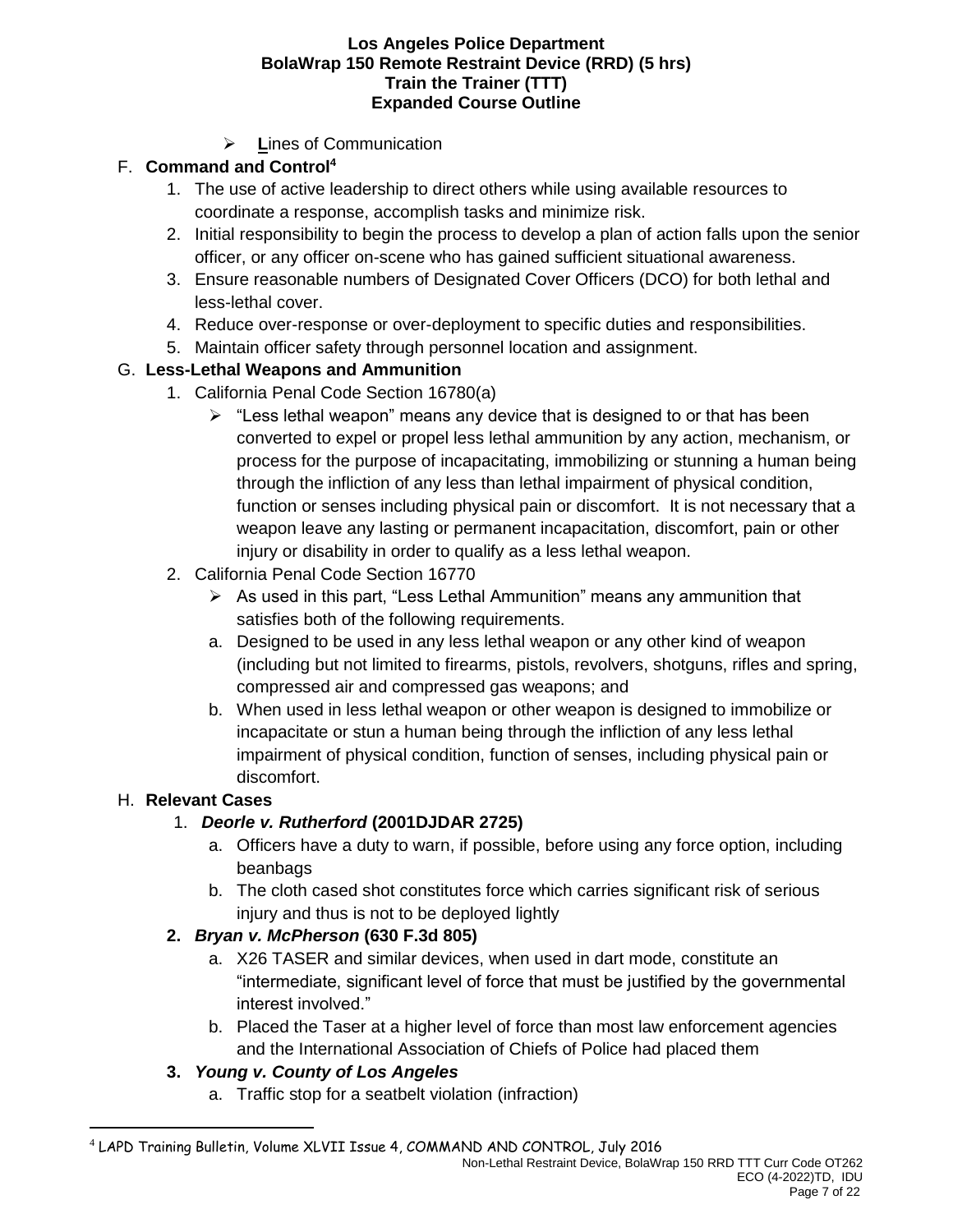b. Pepper spray and baton blows are "intermediate force" because they are "capable of inflicting significant pain and causing serious injury," and therefore "present a significant intrusion upon an individual's liberty interests."

# **4. United States Court of Appeals for the 9th Circuit**

 $\triangleright$  Defines "Intermediate Force" as force capable of inflicting significant pain and causing serious injury. (Young v. County of Los Angeles)

## **III. Classification and Deployment Policy for BolaWrap 150 Remote Restraint Device (10 minutes)**

# A. Manufacturer/ Department Classification

- 1. BolaWrap 150 RRD is a **"non-lethal"** remote restraint device
- 2. Even though it is referred to as "non-lethal", the use of the BolaWrap 150 RRD is considered a reportable use of force by the Department, and its use shall be reported consistent with Department reporting guidlines.
- 3. Emphasize the fact that the BolaWrap 150 is not a "weapon" and that it does not depend on pain or injury to be effective. It is not meant to take the place of any other existing tools currently being deployed.
- 4. The BolaWrap 150 is not designed to restrain violently resisting or assaultive subjects.

# B. **Deployment Policy**

- 1. The BolaWrap 150 RRD may be used when the circumstances perceived by the officer indicate that a detention of the suspect is justified, and control must be obtained, in a timely manner, to minimize the intensity of the encounter, because:
	- a. The suspect needing to be detained or controlled indicates through words or action they will resist arrest or will not voluntarily comply with lawful orders; or
	- b. The suspect has demonstrated, by words or action, an intention to be violent or to physically resist, and reasonably appears to present the potential to harm officers, him/herself or others
- 2. Mere flight from a pursuing officer, without other known circumstances or factors, is not good cause for the BolaWrap 150 RRD to apprehend an individual.
- 3. Only personnel trained on the BolaWrap 150 RRD may deploy the unit

# **IV. BolaWrap 150 Remote Restraint Device Overview (10 minutes)**

- A. Device Overview
	- 1. The BolaWrap 150 is a handheld device powered by a blank round and projects a seven-foot, six-inch, Kevlar cord with a 230 +/- 20 pound test strength.
	- 2. Each end of the cord contains an anchor with four-hooks designed to attach to a subject's clothing and temporarily restrain them without relying on pain compliance.
	- 3. The BolaWrap 150 RRD gives law enforcement officers the ability to restrain and apprehend subjects without utilizing less-lethal devices that are more likely to result in injury.
	- 4. The BolaWrap 150 RRD is a Remote Restraint Device that impedes mobility.
	- 5. When used properly, the BolaWrap RRD can cause minimal or no pain.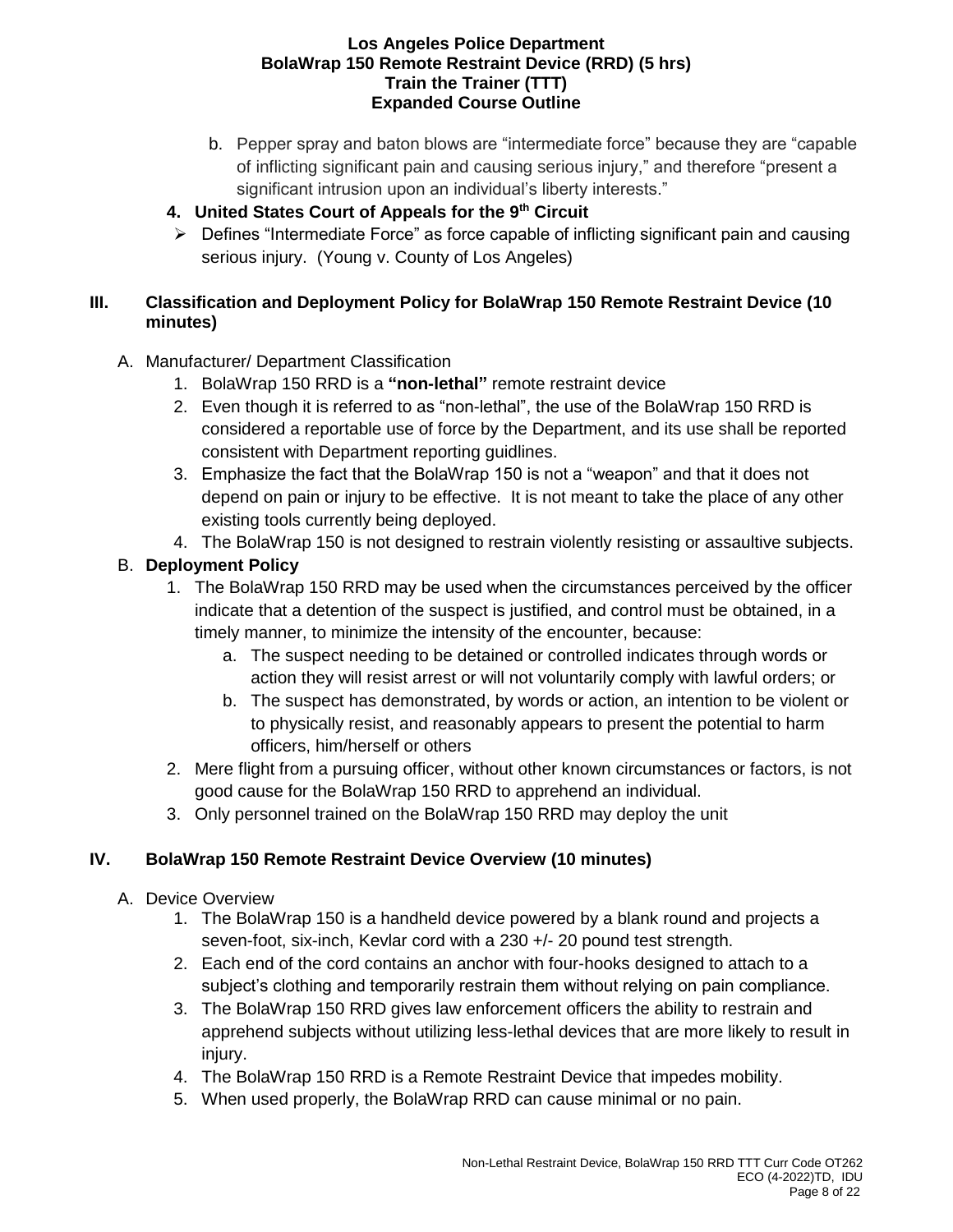- 6. The BolaWrap 150 RRD, may be used to prevent situations from escalating resulting in the need to use more injurious force options; thus, avoiding injuries to both officers and subjects.
- 7. The BolaWrap 150 RRD may be viewed more favorably, by the general public and community, than other options currently considered to be "less-lethal".

## B. History

- 1. Invented in 2016 by Scot Cohen and Woody Norris
- 2. Created in 2017 and presented to law enforcement agencies
- 3. Commenced training in 2018 of law enforcement agencies across the United States
- 4. Commenced training in foreign countries in 2019
- 5. Feedback from multiple agencies use in the field led to modifications and a new design of the Bolawrap device that began development in late 2019.
- 6. In 2021 the Bolawrap 150 was invented and demonstrated to law enforcement agencies in the United States.
- 7. In 2022 the LAPD acquired numerous units of the new Bolawrap 150 to utilize during the new pilot program.

# **V. Nomenclature (10 minutes)**

- A. BolaWrap 150 Remote Restraint Device
	- 1. Power Switch
	- 2. Activation Button
	- 3. Cassette Release (both sides simultaneously)
		- a. Black
		- b. Reload speed: 2-6 seconds
	- 4. Cassette Bay
	- 5. Green Multi-Dot Laser Array
	- 6. LED Indicator
	- 7. LED Lights
- B. Cassette
	- 1. Body (black)
	- 2. Propellant
		- a. .380 partial charge blank
		- b. Discharge speed: 380 feet per second from the device (average)
		- c. Sound volume: 158/162 dB
		- d. 154 feet per second at 15-feet (average)
	- 3. Cassette Cover
	- 4. Anchor with 4-hooks
	- 5. Kevlar cord
		- a. 7' 6"
		- b. 230, +/- 20, pound strength

**Note: Per the manufacturer, the cassette has an expiration date of 5 years from time of shipping (2 years field carry, 3 years proper storage)**

- C. Holster
	- 1. Nylon Holster Attached to Taser 7 leg holster
	- 2. Belt Clip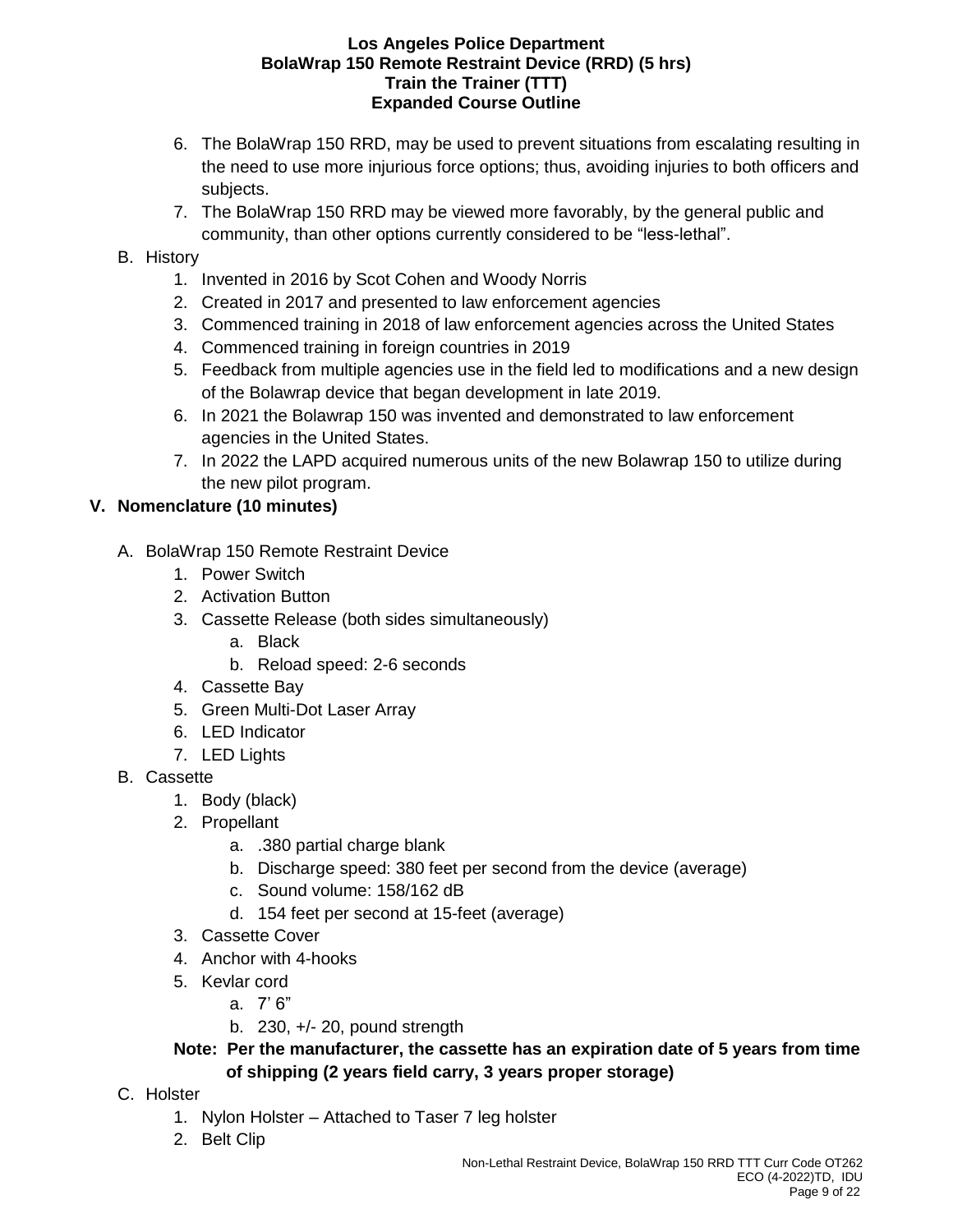- D. Green Multi-Dot Laser Array
	- 1. Laser is turned on/off by toggling the power switch
	- 2. Laser is class 3R which produces no more than 5 milliwatts, and could cause retina damage if pointed at eyes
	- 3. Because aiming is achieved through use of the laser system, Officers shall not deploy the BolaWrap 150 without a functioning laser.
	- 4. Laser should be held parallel with the ground.
	- 5. Point of aim is point of impact
	- 6. Laser maintenance consists of replacing batteries when needed

## **VI. BolaWrap Remote Restraint Device Operation (20 minutes)**

- A. Pre-Shift Inspection: Conducted at start of watch or if device is dropped
	- 1. Cassette Bay
		- a. Ensure there is no cassette loaded in the device
		- b. Inspect for dust/ debris or anything that could hinder operation
		- c. Wipe with dry cloth if necessary
	- 2. LED, Lights and Laser
		- a. Point the device in a safe direction
		- b. Toggle power switch to the "on" (up) position
		- c. LED status indicator appears red when no cassette is loaded
		- d. Forward facing illumination LED's are working
		- e. Green Laser sight is functioning
	- 3. Activation Button
		- a. Toggle the power switch to the "off" (down) position
		- b. Point the device in safe direction
		- c. Press the activation button, feeling for tactile click and reset.
	- 4. Duty Cassette
		- a. Inspect duty cassettes for cracks, dents or excessive wear and damage
		- b. Ensure the cassette cover is intact and not damaged
		- c. Replace cartridge is any noticeable damage observed
	- 5. System Check
		- a. Hold cartridge by outside edges, push into front of device until it clicks
		- b. Tug/pull on the cassette to ensure it is seated.
		- c. Keep pointed in a safe direction
		- d. Toggle the power switch to the on position and ensure the status indicating LED changes from red to amber to green.
		- e. Turn the device off for holstering/storage
- B. Loading/Patrol Ready
	- 1. Point device in safe direction while loading
	- 2. Hold cassette by outside edges, push into front of device until it clicks
	- 3. Always tug/pull on the cassette to ensure it is seated
	- 4. Turn on the device to verify that the electronic diagnostic check is successful, indicated by the green LED indicator.
	- 5. Turn off the device.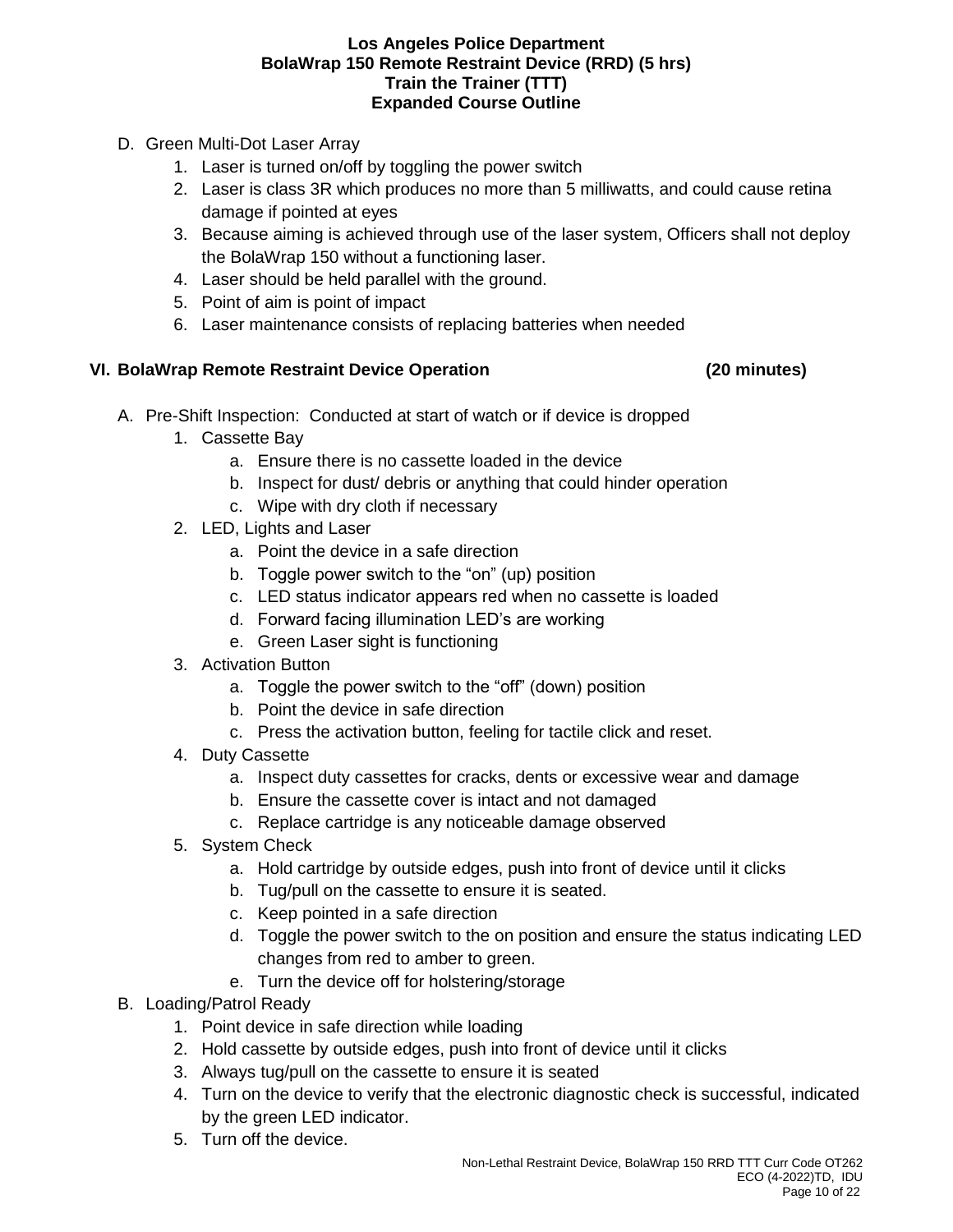- 6. Holster or secure consistent with Department procedures
- C. Deployment Ready
	- 1. Point device toward ground
	- 2. Toggle power switch to the on position
	- 3. Keep finger off activation button until deployment is necessary
- D. Laser Walk-up
	- 1. Ensure safety is off, place device in Deployment Ready Mode
	- 2. Ensure laser is pointed on the ground in front of the officer
		- a. Technique allows officer to better see laser
		- b. Keeps device from being pointed at subject's face
	- 3. Walk-up laser to recommended target area
- E. Unloading/Clearing
	- 1. Ensure the device is off and pointed in a safe direction
	- 2. Depress the cassette release buttons simultaneously
	- 3. Grasp cassettes by its edges and pull it from device
- F. Failure Drill- If device fails to deploy, the following failure drill should be conducted:
	- 1. Point device toward ground
	- 2. Attempt to reseat cartridge
	- 3. Attempt to redeploy device
	- 4. If device fails to deploy a second time, reload with a new cartridge
- G. Proper Grip
	- 1. Utilize a firm two-hand grip when deploying.
	- 2. Ensure thumbs have access to the power switch and activation switch
	- 3. Primary thumb kept off the activation button until being deployed
	- 4. Keep all fingers away from the front of the cassette to avoid injury
	- 5. Keep fingers away from the release buttons to avoid inadvertent cassette release.
- H. Presentation Positions
	- 1. Low profile
		- a. Bolawrap 150 RRD held in one hand (primary or support)
		- b. Pointed at the ground, generally behind the officer to prevent the suspect from seeing the device.
	- 2. Low ready
		- a. Held with two-hand proper grip
		- b. Device is powered on
		- c. Pointed towards the ground in the suspect's direction
	- 3. On target

### **VII.Deployment and Tactical Considerations (30 minutes)**

- A. Deployment Considerations
	- 1. Aiming Techniques
		- a. Green Multi-Dot Laser Array should be aimed at appropriate target zones
		- b. Green Multi-Dot Laser Array should not be pointed at anyone's eyes
		- c. BolaWrap 150 RRD should be held level to achieve an effective wrap
	- 2. Recommended Target Areas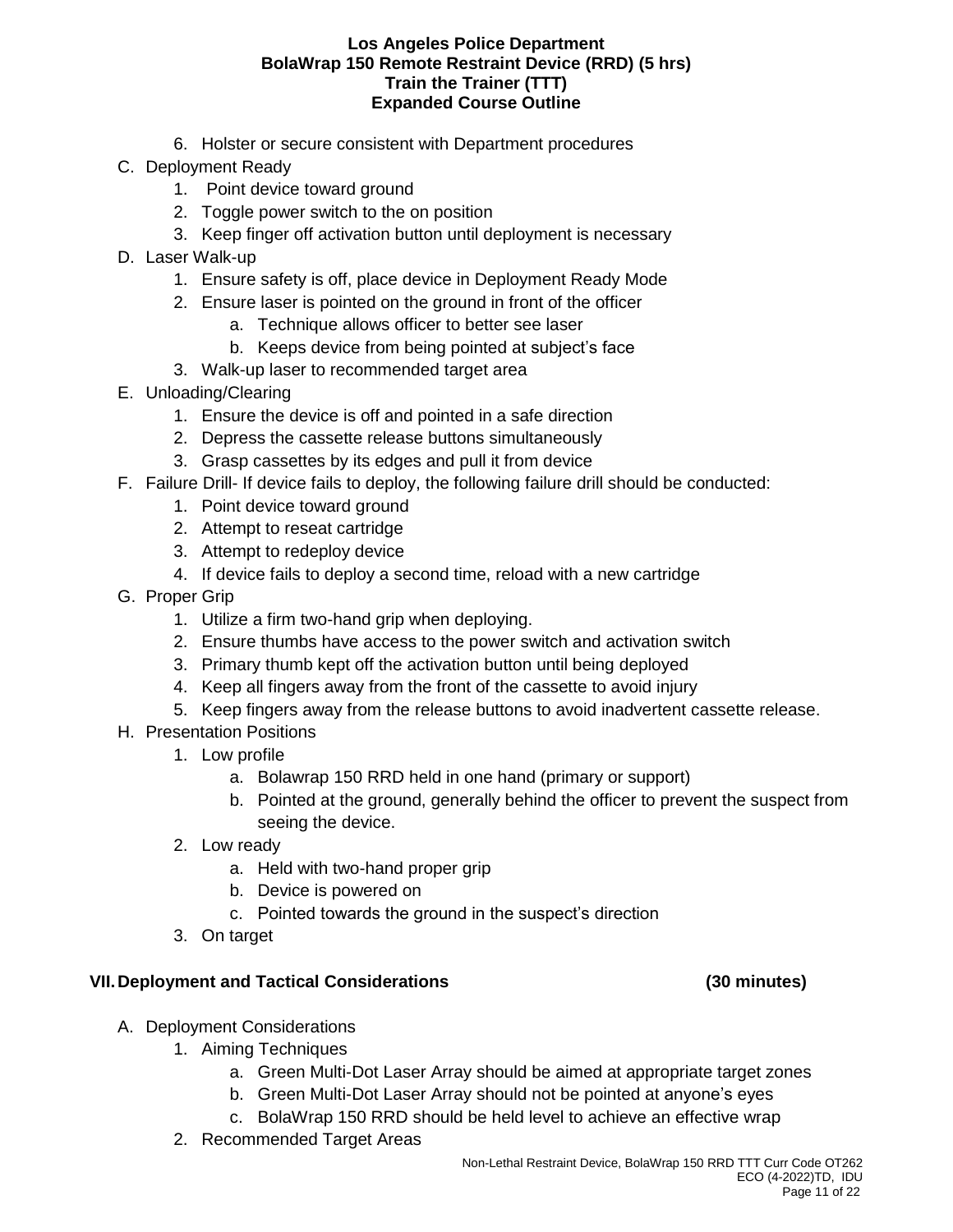- a. Primary target area is knees and below for maximum immobility
- b. Secondary target area is subject's arms between elbows and wrists if arm(s) are down by their side
- c. Do not deploy to the head or neck area which can cause severe injury. Avoid aiming above the elbows unless the risk of injury to the subject would justify the use of deadly force
- 3. Distances
	- a. Minimum distance for deployment is 10-feet
		- 1) Tether may not extend to effectively wrap
		- 2) Anchor may disconnect from cord
		- 3) Possible penetration of anchors
	- b. Maximum distance for deployment is 25-feet
		- 1) Wrap Technology maximum effective range is 25-feet
		- 2) Beyond 25-feet, energy will dissipate rapidly and the BolaWrap RRD will become ineffective
	- c. Recommended Deployment Distance is 15-20 Feet (Department)
	- d. Allows for 5-foot cushion either way, depending on suspect and officer movement.
- B. Tactical Considerations
	- 1. BolaWrap 150 RRD deployment
		- a. Communications
			- 1) Device releases loud bang when deployed, similar to a gunshot. Before deploying, notify all partners and/or those responding that BolaWrap is being deployed.
			- 2) Utilize commands similar to beanbag/40mm less lethal launcher. "Bola Ready" or "Wrap, wrap, wrap" before deploying.
		- b. Planning- BolaWrap provides for temporary immobilization.
			- 1) Have an arrest team in place to take subject into custody immediately
			- 2) Following deployment, a subject may still be able to reach for a weapon or resist in some way depending on the location and effectiveness of the wrap
		- c. Deployment failure- No tool or tactic is 100% effective 100% of the time including BolaWrap 150 RRD
			- 1) Have a back-up plan
			- 2) Have other force options available such as additional BolaWrap 150 RRD and/or less-lethal force options
			- 3) Have a designated cover officer
		- d. Multiple uses- because of the low risk of injury associated with a BolaWrap 150 RRD deployment, it may be advantageous to deploy multiple cartridges on a subject simultaneously to maximize the likelihood of effective restraint
			- 1) Must be communicated between officers at scene
			- 2) Simultaneous deployments of BolaWrap 150 RRD at the primary target or secondary target permissible based on the totality of the circumstance
			- 3) Officers should avoid simultaneous BolaWrap deployments targeting both the primary and secondary (wrapping upper and lower body) due to the potential of serious injury due to the subject potentially falling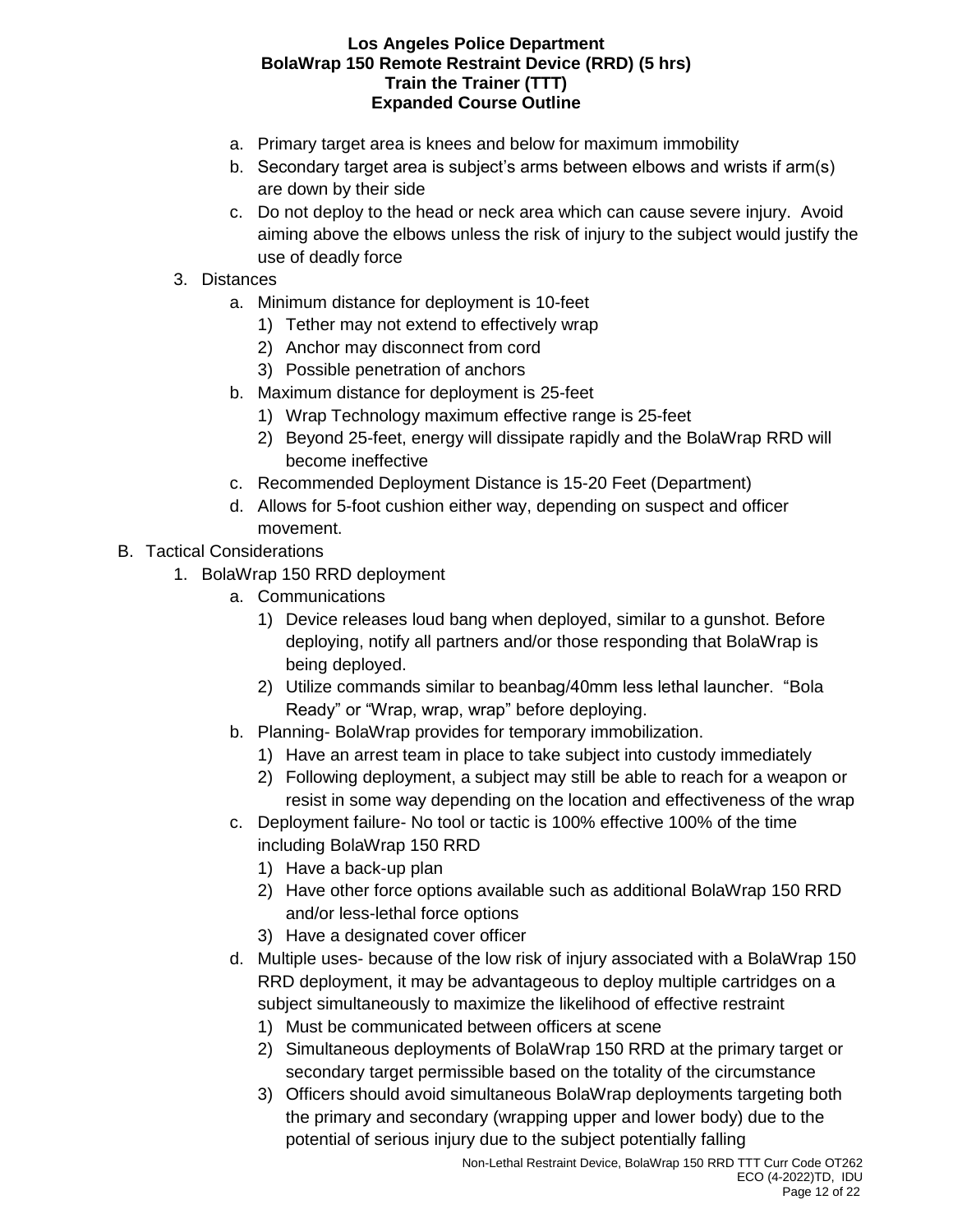- 2. Deployment subjects- Situations where the BolaWrap 150 RRD could be useful:
	- a. Emotionally Disturbed Persons (EDP)
	- b. Aggressive, non-compliant subjects
	- c. Mentally ill subjects
	- d. Suicidal subjects/persons in crisis
	- e. Armed (not with a firearm), non-assaultive, non-compliant, non-mobile
- 3. Increased risk situations
	- a. Subject on elevated position- may fall
	- b. Wrapping subject's arms and legs may prevent them from catching themselves if they fall, even at ground level. Consider type of surface the subject is on or near
	- c. If subject is running, likelihood of an effective deployment is greatly reduced, and an effective wrap may cause subject to fall
	- d. Targeting above the elbows may result in a probe striking the face or eyes
	- e. Sudden movement by a subject may increase the risk of a deployment in areas other than the recommended target areas
	- f. If there is no clothing covering their body in the areas where the hooks attach, there may be skin penetration
- C. Command and Control
	- 1. Four key components to Command and Control:
		- a. Active leadership- Using clear, concise, and unambiguous communication to develop and implement a plan, direct personnel, and manage resources
		- b. Using available resources- Identifying and managing those resources that are needed to plan and implement the desired course of action
		- c. Accomplishing tasks- Breaking down a plan of action into smaller objectives and using personnel and resources to meet those objectives
		- d. Minimize risk- Taking appropriate actions to mitigate risk exposure to those impacted by the incident, including the community and first responders
	- 2. Initial Responsibility
		- a. Establish Command and Control and begin the process to develop a plan of action;
		- b. Direction and guidance of subordinate personal, which includes but is not limited to:
			- 1) Ensuring reasonable numbers of Designated Cover Officers (DCO) for both lethal and less-lethal cover;
			- 2) Reducing over-response or over-deployment to specific duties and responsibilities;
			- 3) Maintaining officer safety through personnel location and assignment.
	- 3. Individual Officer Responsibility:
		- a. Identify who is the Incident Commander (IC);
		- b. Be ready for, and receptive to, direction and orders from the IC;
		- c. Assessing their role continuously during a critical incident.
	- 4. Preliminary Considerations;
		- a. Preservation of Life;
		- b. Making decisions;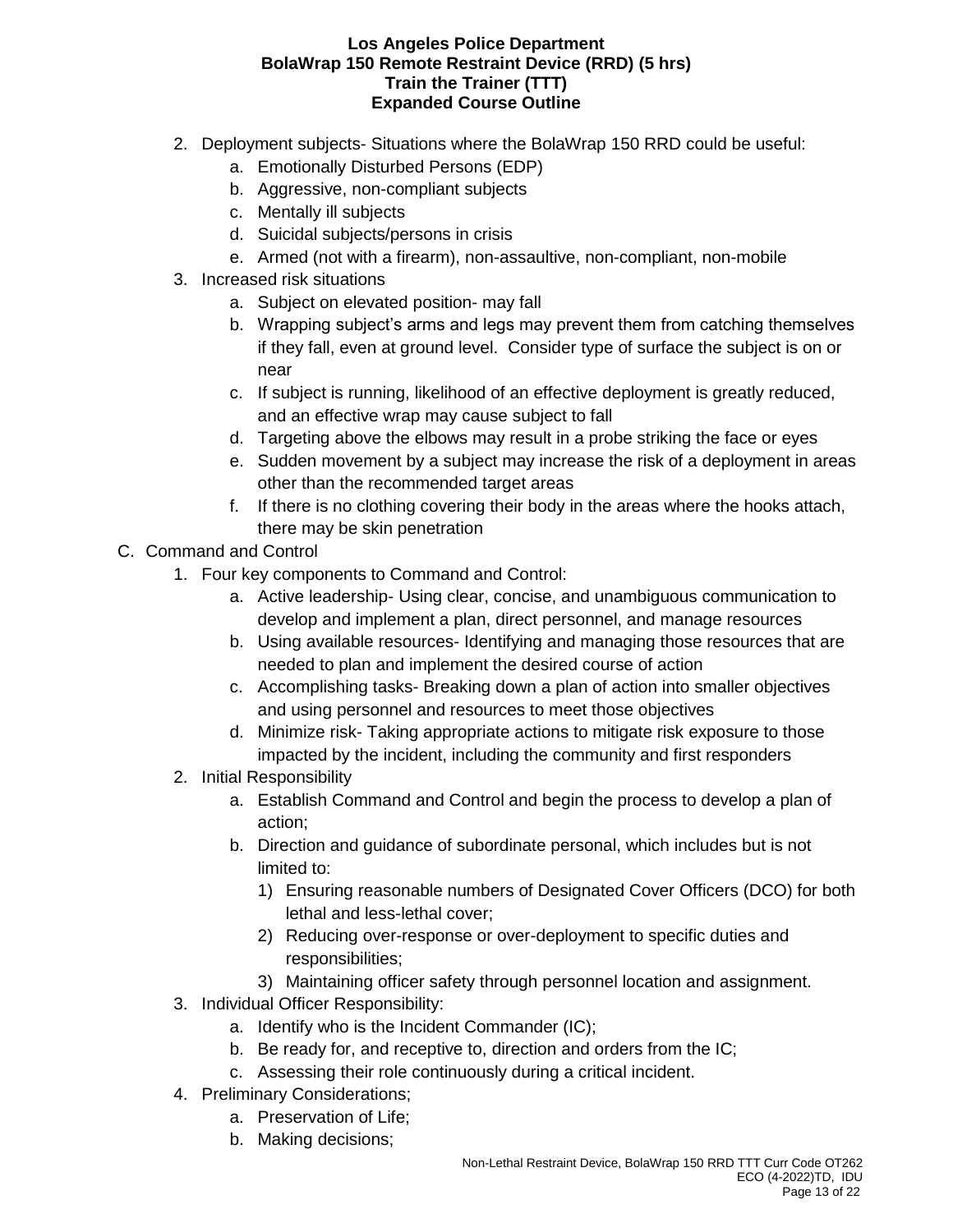- c. Establishing Command and Control;
- d. Incident Command System;
- 5. Supervisor's Responsibility
	- a. Shall take responsibility for exercising Command and Control;
	- b. Shall declare themselves the IC until relieved by a higher authority;
	- c. Communicate the transfer of command to all personnel involved.
- D. Deployment:
	- 1. The fundamentals of the Combative Suspect Control Team utilizing TASER, Target Specific Less-Lethal Munitions, and BolaWrap 150 RRD remain consistent with training that recruits/officers have already received regarding CSC Teams. Remind the recruits/officers of their previous training.
	- 2. Officers should carry the BolaWrap 150 RRD with them on calls where it may be needed to eliminate the delay of having to return to their vehicle or waiting for another equipped unit to respond.
	- 3. Only officers certified by the Department on the BolaWrap 150 RRD may deploy them.
	- 4. Upon arrival to the location of a BolaWrap 150 RRD request, make ready for deployment.
- E. Roles/ Responsibilities:
	- 1. Team Leader
		- a. Generally, a Supervisor if available, or senior officer at scene
		- b. Coordinates the team deployment and movement
		- c. Determine if verbal warning to the suspect(s) is feasible or not
		- d. Gives the clear to fire signal, "Wrap, wrap, wrap"
			- 1) Alerts other officers at scene that the BolaWrap RRD is about to be fired.
			- 2) Reduces the risk of officers believing that an actual firearm is being discharged.
		- e. Evaluates the effectiveness of each force option used
	- 2. BolaWrap 150 RRD officer
		- a. Deploys the BolaWrap 150 RRD
		- b. Is responsible for maintaining proper distance from the suspect.
		- c. Notifies the Team Leader when they are ready to deploy by advising, "Bola ready".
		- d. Evaluates the tactical situation and is responsible for discharging the BolaWrap 150 RRD within Department policy
		- e. Should avoid coming into physical contact with the suspect/subject, unless required.
	- 3. Contact/verbalization officer
		- a. Gives commands to the suspect/subject
		- b. Utilizes Tactical De-escalation Techniques to try and gain voluntary compliance from the suspect/subject
	- 4. Cover officer
		- a. Designated to utilize lethal force if necessary
		- b. Provides cover for the team
	- 5. Other force options officers
		- $\triangleright$  Responsible for the proper deployment of OC spray, TASER, etc.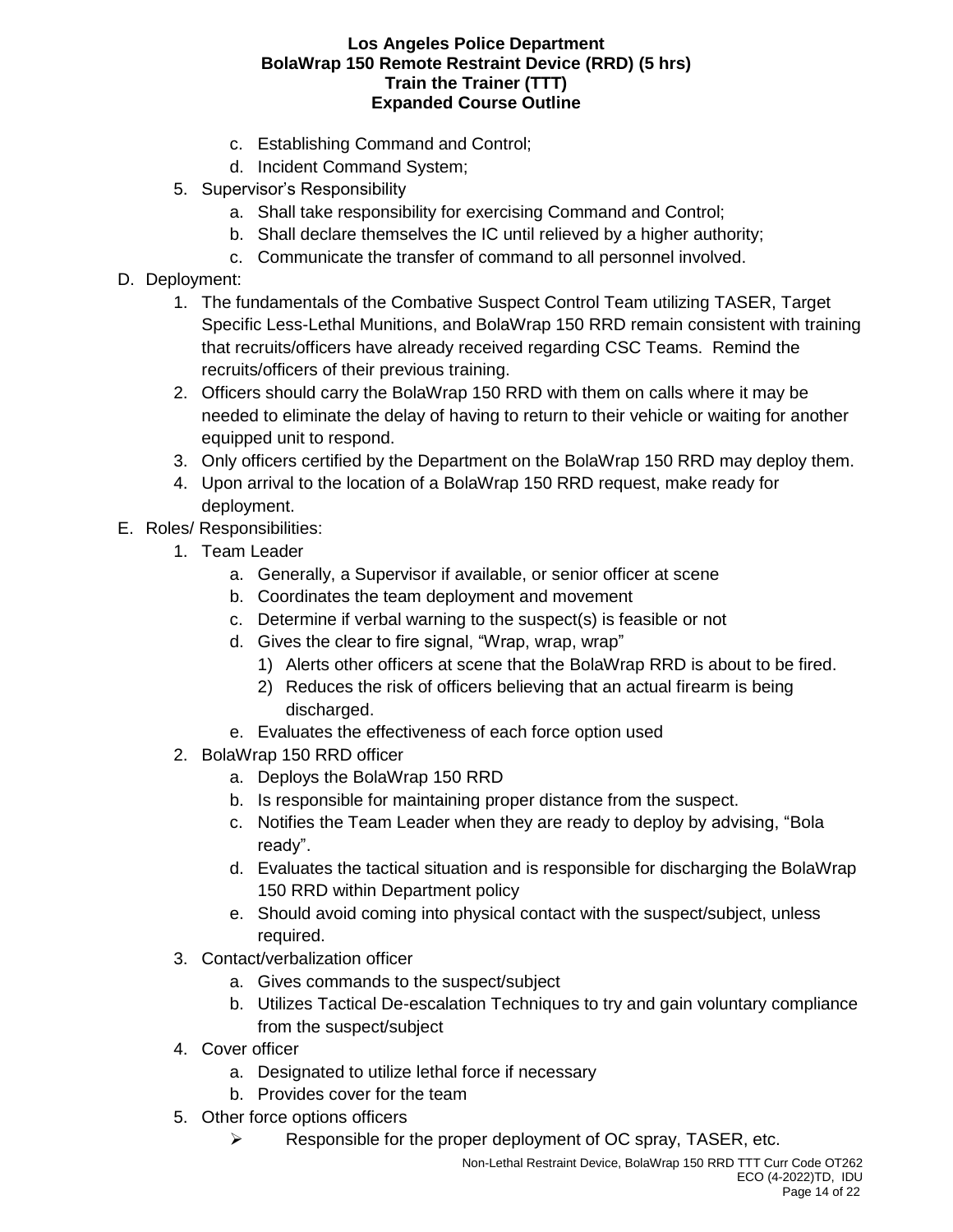- 6. Arrest Team
	- a. Be aware of anchors when handcuffing
	- b. Consider wearing gloves

## **VIII. Comparison of Less-Lethal Force Options (10 minutes)**

- A. Kicks, strikes (baton, ASP)
	- 1. Requires close proximity to the suspect
	- 2. May not affect violent, under the influence or mentally ill suspects
	- 3. Size of suspect vs. size of officer
	- 4. Abilities of officer vs. abilities of suspect
	- 5. Proper approach, stance
		- a. Gun leg back
		- b. Balanced stance
	- 6. Wait for additional officers, time permitting
- B. OC Spray (Oleoresin Capsicum)
	- 1. Optimal range is 3 12 feet
	- 2. Within 3 feet the pressurized contents can cause injury to the eyes
	- 3. Must be sprayed directly into the suspect's face
	- 4. May not affect violent, under the influence or mentally ill suspects
	- 5. May affect officers in confined spaces
	- 6. Accuracy can be affected by wind
	- 7. Can easily be deflected by the suspect
- C. TASER (X26P/Taser 7)
	- 1. Deployment range 0 22 feet (Based on Taser model and cartridge)
	- 2. Optimal deployment range is 7-15 feet for probe separation and accuracy.
	- 3. The optimal target areas are the back and naval area for the probes. Forearm, outside of thigh, calf muscle for drive stun/direct stun. Avoid using the stun feature on the neck, face, head, and groin
	- 4. Is not dependent on pain and can be effective on subjects with a high level of pain tolerance
	- 5. Needs sufficient space between probes to achieve Neuro-Muscular Incapacitation (NMI)
	- 6. Drive stun alone will not usually achieve (NMI), only localized pain
	- 7. Only deployable on one suspect at a time
	- 8. Slow to reload
	- 9. When practicable, officers should avoid using the TASER on individuals who:
		- a. Are on an elevated or unstable surface which could cause a fall that could result in a significant impact injury
		- b. Are operating or riding any mode of transportation
		- c. Are located in water, mud, or a marsh, and the ability to move is restricted
		- d. Are known to have pacemaker, be pregnant, under 12 years of age, elderly or visibly frail
		- e. Are near flammable or combustible fumes/ liquids.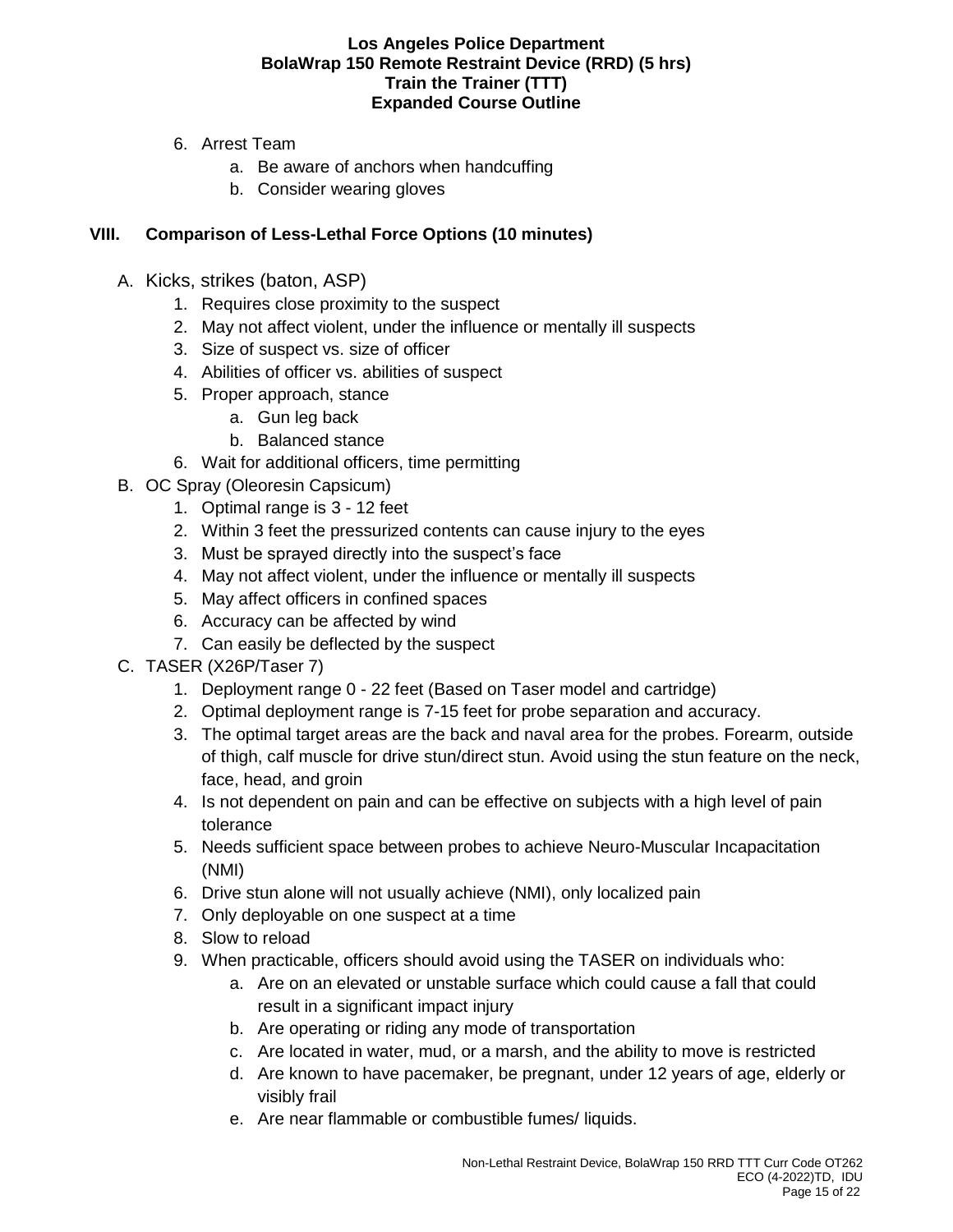- f. Are handcuffed, restrained, incapacitated, or immobilized, unless doing so is necessary to prevent them from causing serious bodily harm to themselves, or others, and if lesser attempts of control have been ineffective
- g. Are fleeing or running away, unless the suspect is an immediate threat to themselves or others (officers should continually assess the situation considering the most appropriate tactical plan)
- D. Remington 870 Beanbag Shotgun
	- 1. Recommended deployment range of 5-30 feet
	- 2. Accuracy and velocity decrease beyond 30 feet
	- 3. Has multiple-munition payload capacity which allows for quick follow-up discharges
	- 4. Multiple suspects can be rapidly engaged
	- 5. May be reloaded quickly
	- 6. Heavy or thick clothing may reduce effectiveness
	- 7. Heavy suspects with large body mass are less affected
	- 8. Small suspects with less body mass, elderly suspects and suspects with existing wounds are more susceptible to injuries
	- 9. Suspect characteristics which should be considered, but do not prohibit using the beanbag shotgun:
		- a. Pregnant;
		- b. Elderly
		- c. Children
- E. 40mm Less-Lethal Launcher
	- 1. Recommended deployment range of 5-110 feet
	- 2. Very accurate less-lethal option. The launcher's barrel is rifled which spins the projectile and stabilizes it, unlike the 37/38mm launcher.
	- 3. Single shot action. The manipulation skill of the officer determines the sustained rate of fire
	- 4. Officers should avoid deploying the 40mm LLL on individuals who:
		- a. Are on an elevated or unstable surface which could cause a fall that could result in significant impact injury;
		- b. Are operating or riding any mode of transportation; OR
		- c. Are known to be pregnant, under 12 years of age, elderly or visibly frail

# **IX. Post Deployment Considerations (20 minutes)**

- A. Handcuffing
	- 1. Be aware of anchors when handcuffing
- B. Removing cord/anchors
	- 1. Only attempt to remove cord when the subject is under control, and it is safe to do so.
	- 2. Use medical scissors or seatbelt cutter to cut Kevlar cord away from the anchors.
	- 3. Carefully remove the anchors from subject's clothing
	- 4. If anchor hooks are in subject's skin, they should be considered a biohazard
		- $\triangleright$  Hooks in skin must be removed by medical personnel
	- 5. Inspect anchors after removal to ensure the hooks and barbs are still intact; if they are not, there may be part of the barbs that need to be removed by medical professionals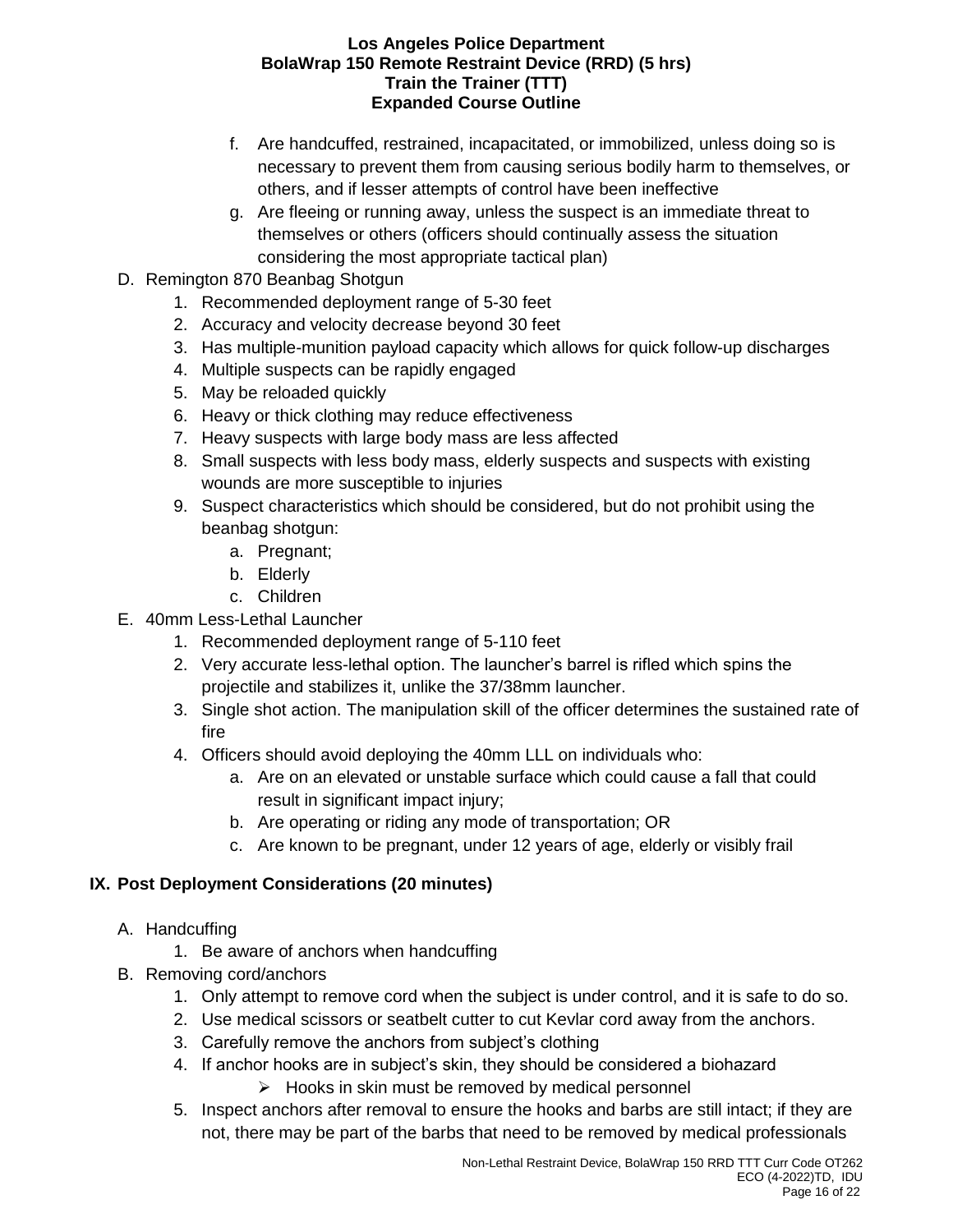- C. Medical Treatment
	- 1. After any use of force, officers shall immediately request a rescue ambulance for any person injured, in addition, officers shall promptly provide basic and emergency medical assistance to all members of the community, including victims, witnesses, subjects, suspects, persons in custody, subjects of a use of force and fellow officers:
		- a. To the extent of the officer's training and experience in first aid/CPR/AED; and
		- b. To the level of equipment available to an officer at the time assistance is needed
	- 2. Any person struck by the BolaWrap cord and/or anchor(s) and has visible injuries and/or complaint of injury shall be transported to a Department-approved facility for medical treatment prior to booking.
	- 3. The person should be carefully monitored for signs of distress.
	- 4. If a medical emergency exists, officers shall request a RA to respond to their location
	- 5. When in doubt, call an RA.

## D. Reporting Procedures

The use of BolaWrap 150 RRD for any reason other than an approved training exercise shall be documented according to established Department procedures

- 1. When the suspect is struck, document the incident on the Non-Categorical Use of Force Report Form 1.67.05
- 2. When a suspect is struck and there is visible injury or a complaint of injury, document the incident on the Non-Categorical Use of Force Report, Form 1.67.05.

# ➢ **Photographs**

- 1) Supervisors shall photograph all visible injuries
- 2) Supervisors shall photograph all complained-of injuries, even when there is no evidence of injury.
- 3) Do not use your personal cell phone to take photographs
- 3. Document the incident on an Employee's Report, Form 15.07.00 for any of the following:
	- a) The cord and anchors are fired at a suspect, but misses
	- b) Lost/ damaged BolaWrap 150 RRD cassettes
	- c) Negligent/accidental discharges

# **Transition to Range**

# **X. BolaWrap Remote Restraint Device Practical Exercises (1 Hour 30 Minutes)**

Instructional Goal: The purpose of this portion of training for Train The Trainer (TTT) is twofold;

- 1. To experience the drills from the operator perspective to achieve certification in the use of the BolaWrap 150 RRD, and
- 2. To act as the Administrator of certain drills to gain a better understanding of the procedures and safety concerns surrounding the following exercises.

# A. *PRACTICAL APPLICATION:* **BolaWrap Remote Restraint Device**

Purpose: To familiarize students with the BolaWrap 150 RRD and provide them with the opportunity to deploy it on a dummy target from varying distances.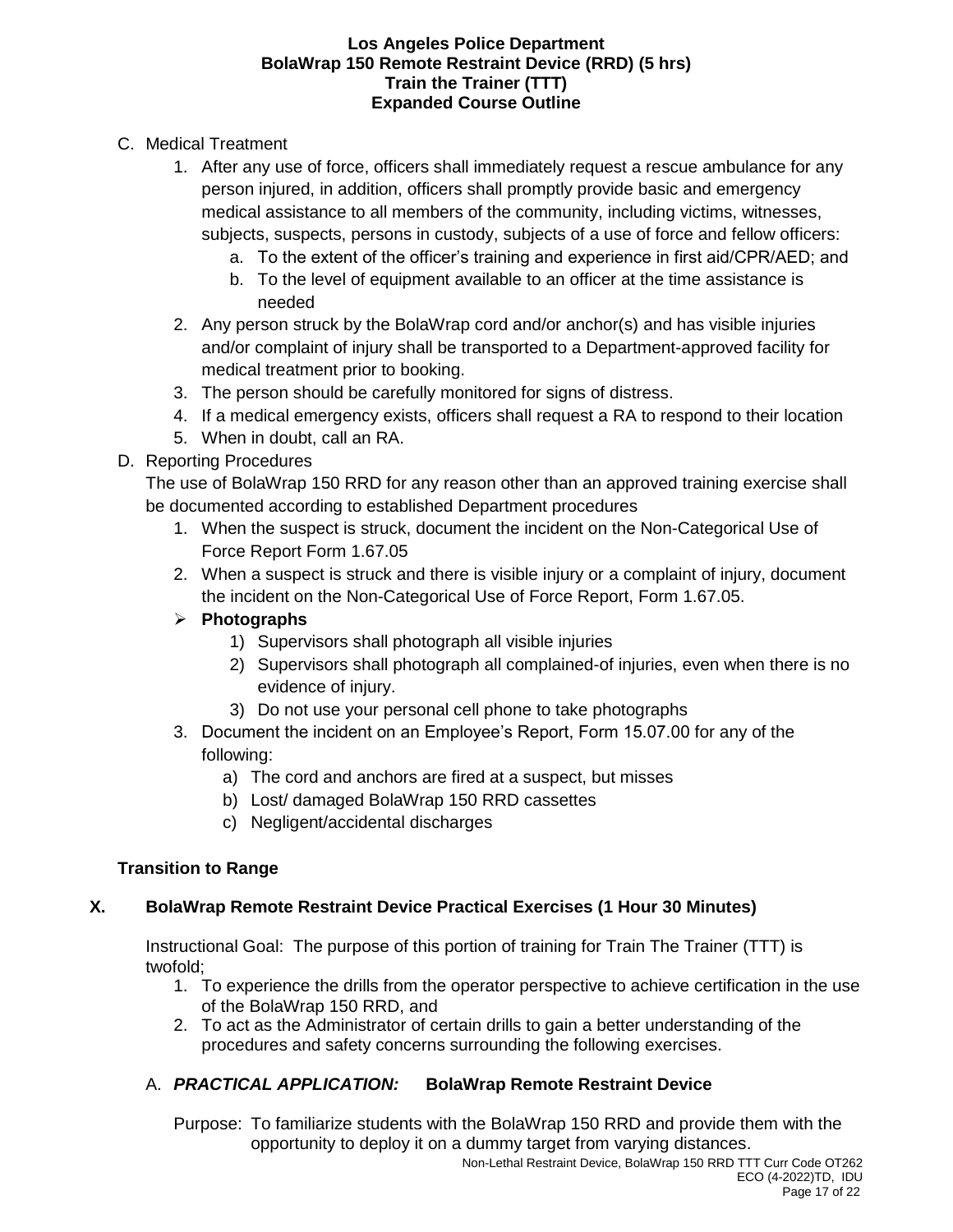This drill should provide the opportunity to coach the student through their mistakes and assist them in performing the appropriate communication, manipulation and deployment skills required during practical application on the range, as well as use in the field. This should be a positive learning experience for all involved.

As the instructor, your goal is to ensure that the students have developed the skills necessary to properly deploy the BolaWrap 150 RRD in accordance with the law and Department Policy.

## B. **Resources Needed:**

- 1. BolaWrap 150 RRD Devices
- 2. Live cassettes
- 3. Dummy cassettes
- 4. Training dummy
- 5. Red/Orange inert handguns (if available)
- 6. Eye and ear protection
- 7. Protective leg gaiters
- 8. Serrated scissors
- 9. Trauma shears/Seat belt cutter
- 10. Needle nose pliers or Leatherman Tool
- 11. Measuring tape
- 12. Marking tape
- 13. First Aid, medical/trauma kit

## C. **Learning Activity 1 – Dry Manipulations Practice**

- 1. This activity is conducted on the range
- 2. Break class into groups of 3-5 students
- 3. Ensure that the instructor to student ratio is 1:5
- 4. Have the students bring the necessary equipment, including eye and ear protection to the range
- 5. Assemble the students together into small groups lead by one instructor
- 6. Remind students of safety rules related to the BolaWrap 150 RRD
- 7. Reinforce the importance of safety, especially keeping the trigger finger off the trigger, during all manipulations
- 8. Demonstrate the skills necessary to conduct the drills successfully
- 9. Skills to be demonstrated, practiced and executed
	- a. Pre-shift inspection
	- b. Loading/Patrol ready
	- c. Unloading/Clearing
	- d. Deployment ready
	- e. Laser Walk-up
	- f. Failure drill
	- g. Proper grip
	- h. Presentation positions
	- i. Aiming techniques
- 10. Description
	- a. Have students pair up in twos.
	- b. Each student will be given a BolaWrap 150 RRD and a dummy cassette.
	- c. The instructor will introduce and demonstrate the skill to the group
	- d. The student will practice the skill and demonstrate their ability to complete the manipulation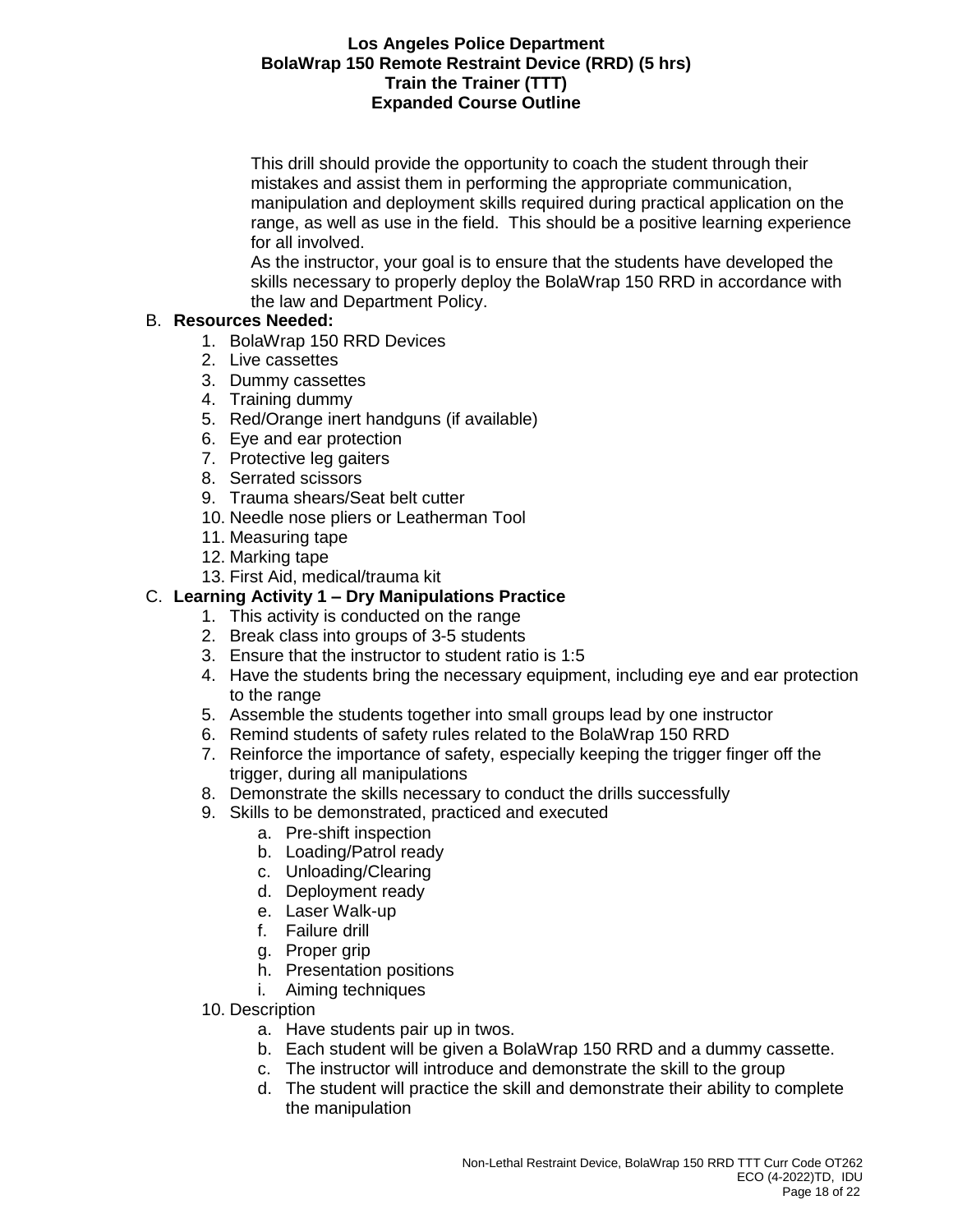- e. Each individual officer will take turns as the instructor and as the student to understand proper administration of the drill.
- 11. Key Learning Points:
	- a. Ability to explain and point out the different features (nomenclature) of the BolaWrap 150 RRD and cassettes
	- b. Ability to safely demonstrate the device manipulations
- D. Learning Activity 2 Distance Estimation
	- Purpose: To evaluate the student's ability to effectively estimate distances related to the deployment of the BolaWrap 15 RRD.
		- 1. Resources Needed
			- a. Range or other open area with no less than 30 feet of available length.
			- b. Measuring tape or predesignated distance marker
		- 2. Procedures
			- a. Instructors will measure and mark off distances of 10, 15 and 25 feet, or 3 varying distance markers, depending on available space.
			- b. The student will be required to provide an estimation of the distances between the various markers and the target
		- 3. Description
			- a. An instructor will administer this estimation exercise to each individual student on a solitary basis to prevent other students from learning the distance prematurely.
			- b. Position the student on each marker and ask the student to estimate the distance from the designated target.
			- c. Provide and compare the actual distance to the estimated distance provided by the student to either confirm their response or provide insight into their misperception.
			- d. Each individual officer will take turns as the instructor and as the student to understand proper administration of the drill.
		- 4. Key Learning Points
			- a. Understanding and successfully gauging recommended deployment distances pertaining to the BolaWrap 150 RRD.
			- b. A patrol Ford Explorer is approximately 17 feet long from bumper to bumper.

### E. *PRACTICAL APPLICATION:* **Static BolaWrap Remote Restraint Device Deployment**

Purpose: The students will deploy a BolaWrap 150 RRD at a static target

- 1. Procedures:
	- a. This activity is conducted on the range
	- b. Ensure that the instructor to student ratio is 1:5
	- c. Have the students bring the necessary equipment, including eye and ear protection to the range
	- d. Assemble the students together in groups of 3-5
	- e. Reinforce the importance of safety
- 2. Description
	- a. Instructor will demonstrate the proper deployment at 15-feet
	- b. Instructor will demonstrate the proper removal of anchor(s) and cord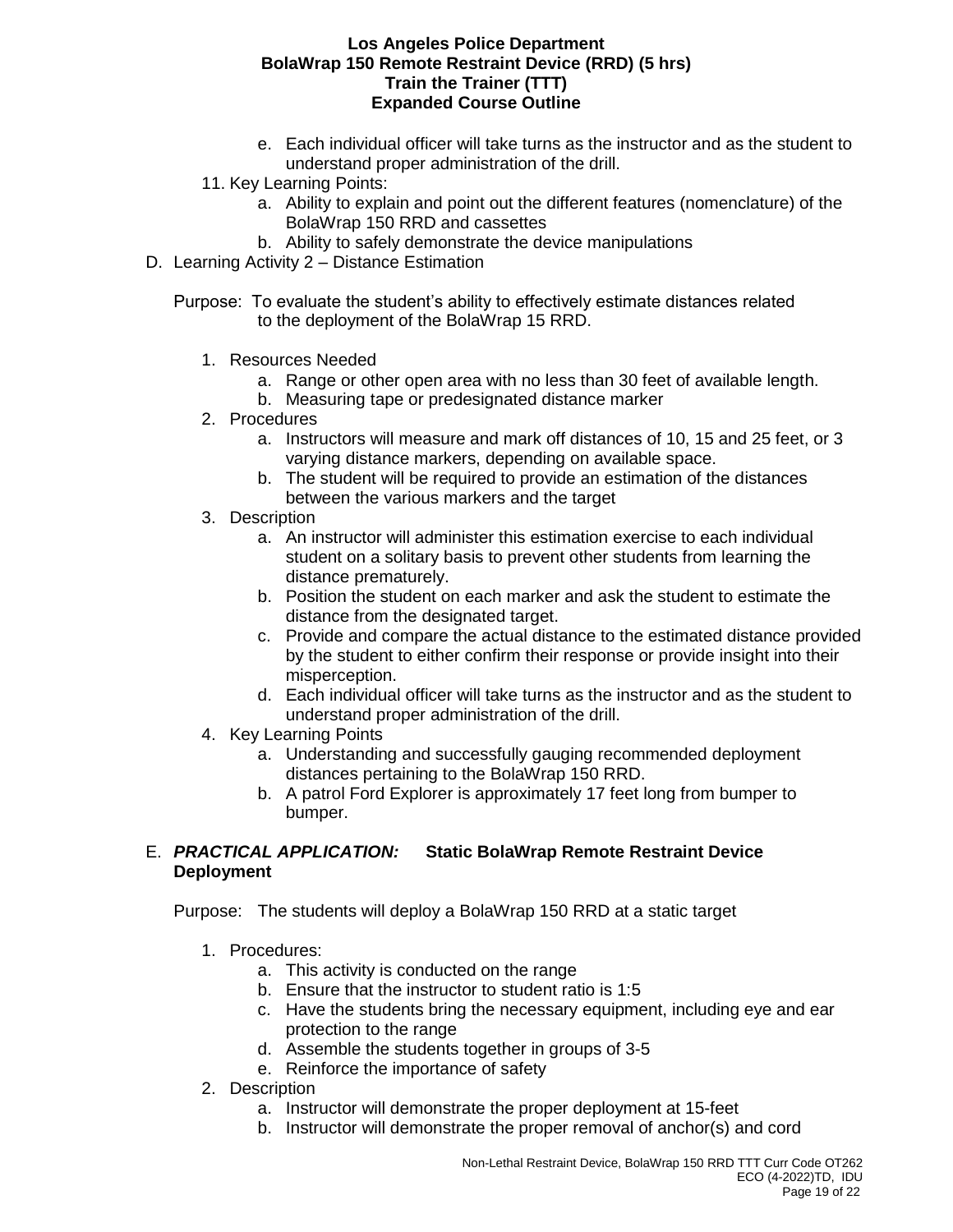- c. Students will be provided with a BolaWrap 150 RRD and one cartridge
- d. Student will demonstrate proper loading of the cartridge
- e. Student will demonstrate proper manipulations with the BolaWrap 150 RRD
- f. Student will deploy one cartridge at a mannequin from a distance of 15-feet at the primary aiming point
- g. Student will properly remove the cord and anchors from the mannequin
- h. Each individual officer will take turns as the instructor and as the student to understand proper administration of the drill.
- 3. Key Learning Points:
	- a. Ability to safely operate the device
	- b. Ability to safely deploy the device at a mannequin
	- c. Ability to safely remove anchors and cords from mannequin

### *F. PRACTICAL APPLICATION:* **Tactical Deployment**

Purpose: The students will deploy a BolaWrap 150 RRD utilizing tactical concepts

- 1. Procedures
	- a. This activity is conducted on the range
	- b. Ensure that the instructor to student ration is 1:5
	- c. Ensure students are wearing eye and hearing protection
	- d. Assemble the students in groups of 3-5
	- e. Reinforce the importance of safety
- 2. Description
	- a. Within each group of 3-5, the students will assemble in smaller teams of 3
	- b. Each team will consist of a BolaWrap 150 RRD operator and 2 arrest officers
	- c. Each team will be provided with one BolaWrap 150 RRD and one cassette
	- d. The BolaWrap RRD operator will properly demonstrate "deployment ready" for the device
	- e. The team will approach the mannequin within the appropriate range utilizing any cover/concealment available
	- f. The team will attempt to communicate with mannequin
	- g. The team will announce "Bola Ready" and "Wrap, wrap, wrap" prior to deployment.
	- h. The BolaWrap RRD operator will deploy the device at the primary aiming point on the mannequin
	- i. The arrest team will immediately move toward the mannequin and control the mannequin's arms once the device is deployed
	- j. The activity will be stopped once the arrest team makes contact with the mannequin
	- k. Each individual officer will take turns as the instructor and as the student to understand proper administration of the drill.
- 3. Key Learning Points
	- a. Ability to safely operate the device
	- b. Ability to deploy the device using proper tactical concepts
	- c. Ability for team to safely move forward and make contact

## G. *PRACTICAL APPLICATION: Malfunction Clearance*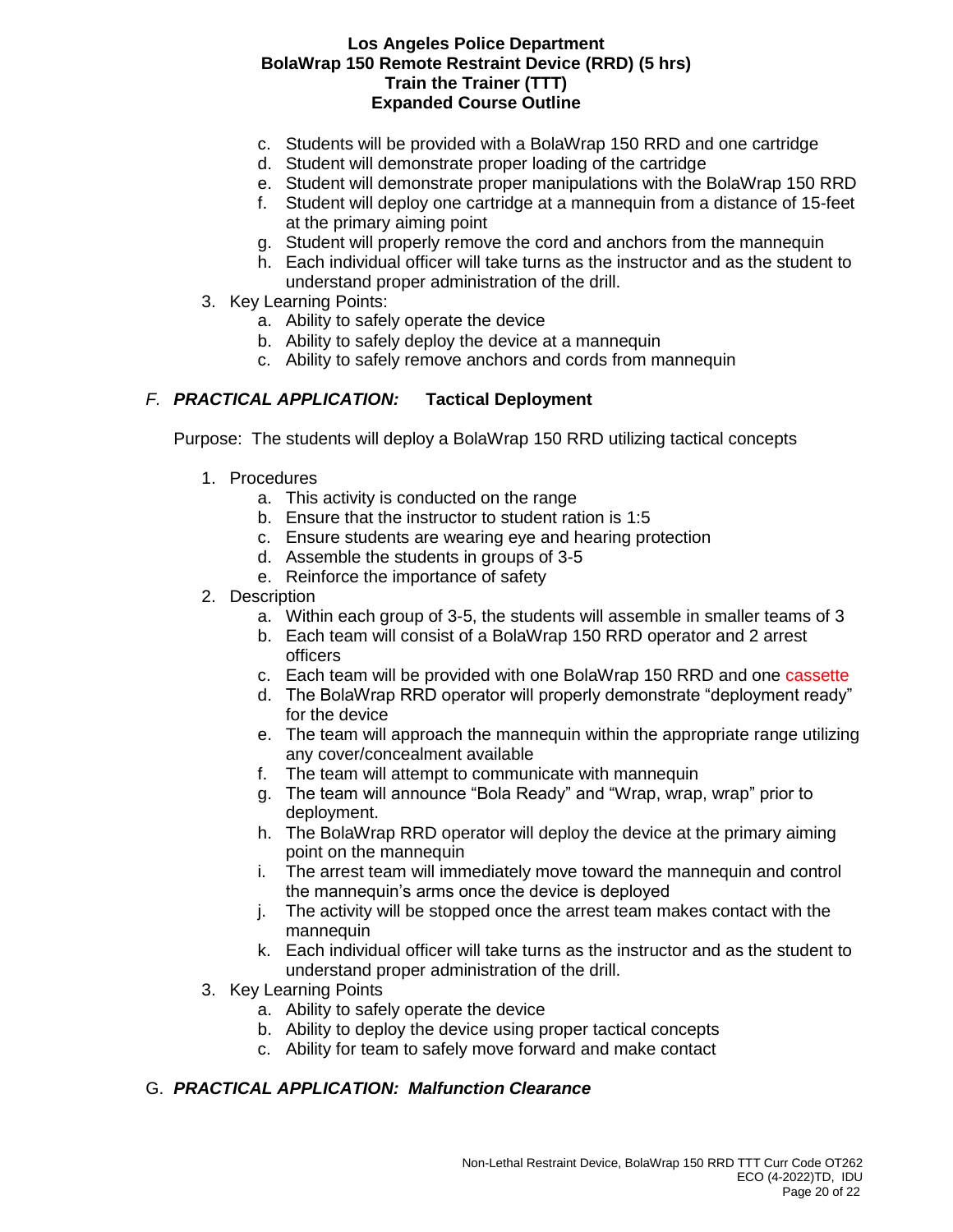Purpose: The students will attempt to deploy the BolaWrap 150 RRD on a static target, during which they will experience a malfunction of the device and have to effectively clear and deploy it.

- 1. Procedures
	- a. This activity is conducted on the range.
	- b. Ensure that the instructor to student ratio is 1:5
	- c. Ensure students are wearing eye and hearing protection
	- d. Assemble the students in groups of 3-5
	- e. Reinforce the importance of safety
- 2. Description
	- a. Within each group of 3-5, the students will assemble in smaller teams of 3
	- b. Each team will consist of a BolaWrap 150 RRD operator and 2 arrest officers
	- c. Each team will be provided with one BolaWrap 150 RRD and **one dummy or discharged cassette and one live cassette.**
	- d. The operator will load the BolaWrap 150 RRD to patrol ready with the **DUMMY ROUND, or discharged cassette.**
	- e. The BolaWrap 150 RRD operator will properly demonstrate "deployment ready" for the device
	- f. The team will approach the mannequin within the appropriate range utilizing any cover/concealment available
	- g. The team will attempt to communicate with mannequin
	- h. The team will announce "Bola Ready" and "Wrap, wrap, wrap" prior to deployment.
	- i. The BolaWrap 150 RRD operator will deploy the device at the primary aiming point on the mannequin
	- j. The operator will experience the malfunction and attempt to clear and deploy the device using the discussed technique.
	- k. Once the device has been properly cleared and deployed, the arrest team will immediately move toward the mannequin and control the mannequin's arms.
	- l. The activity will be stopped once the arrest team makes contact with the mannequin.
	- m. Each individual officer will take turns as the instructor and as the student to understand proper administration of the drill.
- 3. Key Learning Points
	- a. Proper malfunction and identification technique
	- b. Effective command and control between partner officers
	- c. Safe approach

### *H. PRACTICAL APPLICATION: Multiple BolaWrap 150 RRD Deployments*

Purpose: To experience the possibility of an unsuccessful wrap. Operators will reload and redeploy the BolaWrap or a partner officer can follow up with an additional deployment of the wrap as needed.

- 1. Procedures
	- a. This activity is conducted on the range
	- b. Ensure that the instructor to student ratio is 1:5
	- c. Ensure students are wearing eye and hearing protection
	- d. Assemble the students into groups of 3-5
	- e. Reinforce the importance of safety.